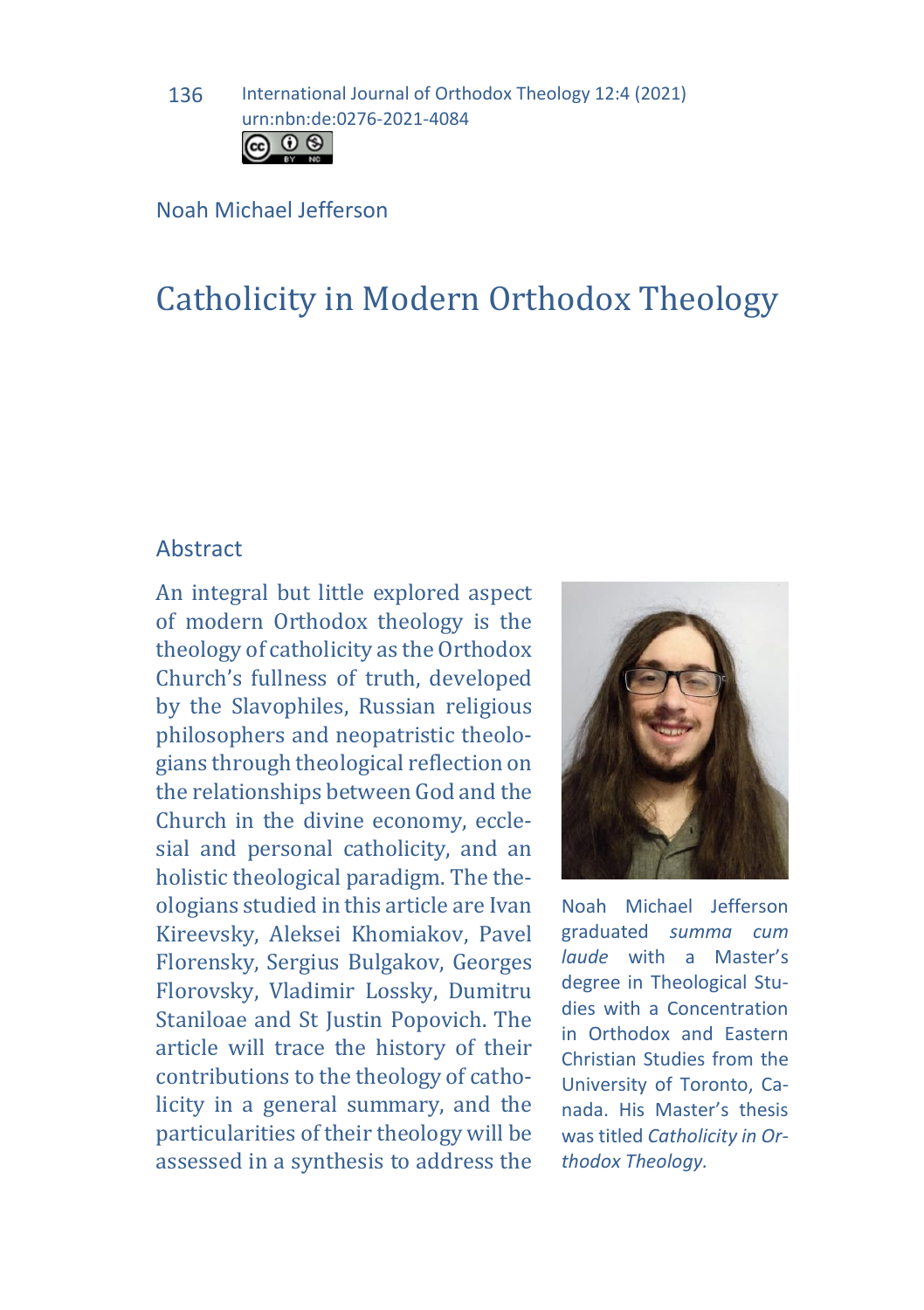main questions and themes of catholicity, namely the ontological fullness of the Church's truth through participation in the divine economy, the fullness of truth as accessible and able to be manifested personally and ecclesiastically, and the catholicity of the Orthodox theological paradigm. It will be argued that a truly catholic ecclesiology and theology must be founded upon a Trinitarian approach to catholicity, synthesizing the Christological and Pneumatological approaches, and that Orthodox theology must have as its goal the expression of the catholic truth, from within the medium of this catholicity, expressed through and in a theological paradigm rooted in this catholicity.

# Keywords

Catholicity, Ecclesiology, Neopatristic, Trinitarian, Dogmatic **Theology** 

# **1 Catholicity, Sobornost and the Church as Pillar and Ground of the Truth**

## *1.1 Sobornost of the Slavophiles*

Theological reflection on the Orthodox Church's catholicity began with the Slavophiles. Ladouceur explains the principal theme of the Slavophiles was the Church, and against the westernizers they "invoked the uniqueness of the old Russian culture, which led them directly to the Orthodox Tradition, represe[n](#page-1-0)ting the continuity and fullness of the original Church of Christ."1 The two greatest Slavophiles were Ivan Kireevsky and Aleksei Khomiakov who, despite being laymen,[2](#page-1-1) would spark the

<span id="page-1-0"></span>j <sup>1</sup> Paul Ladouceur, *Modern Orthodox Theology: Behold, I Make All Things New* (London: T&T Clark, 2019), p. 44. 2 Ibidem, p. 43.

<span id="page-1-1"></span>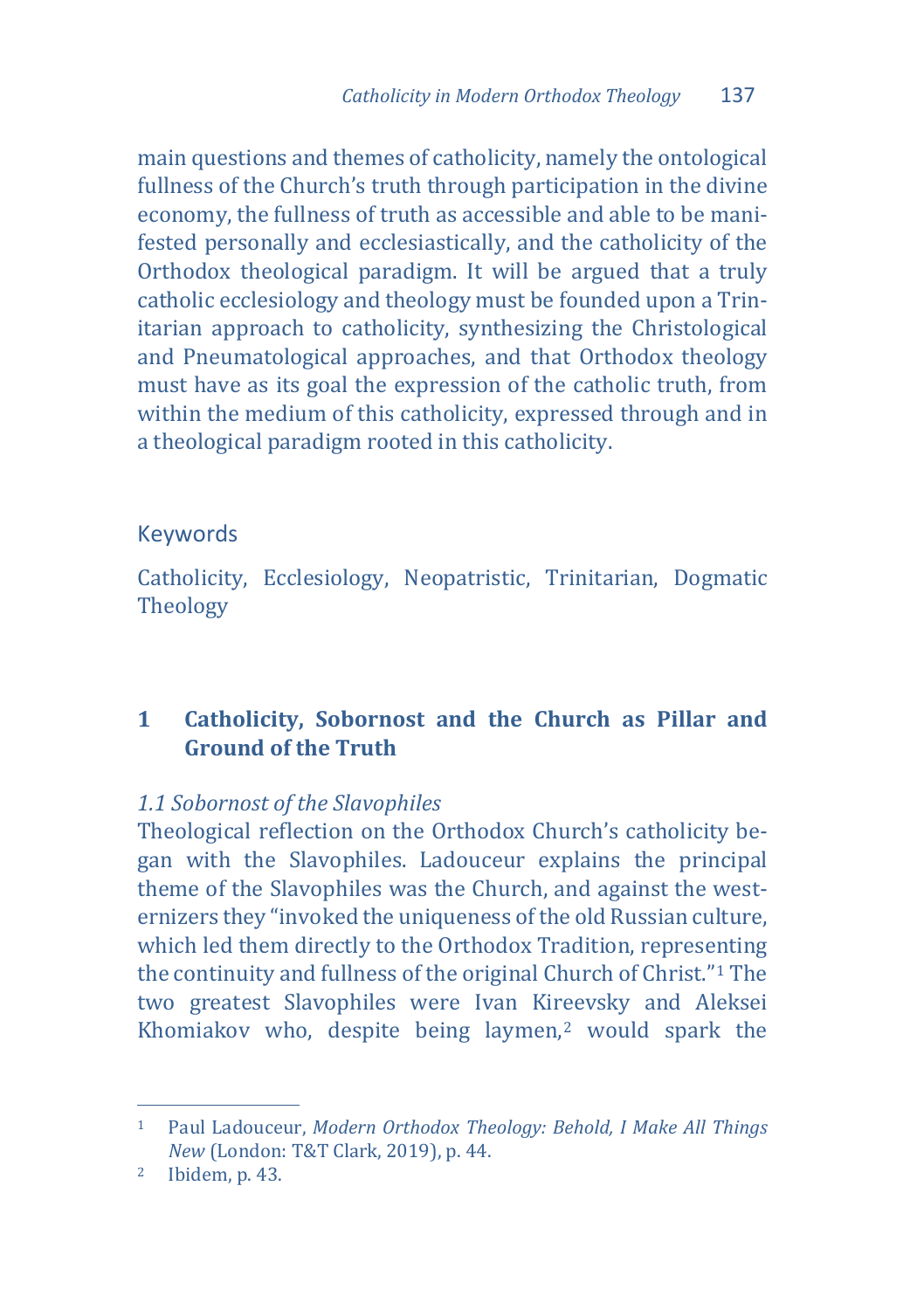Church's reflection on ecclesiology based on sobornost and integral knowledge.

Ivan Kireevsky's principle contribution to Orthodox theology was his idea of integral knowledge, though he never called it by that name, according to which true knowledge is only possible once man rightly orders the natural faculties in the heart and attains consciousness of God, the divine enlightening the natural faculties which allow reason to properly understand the world[.3](#page-2-0) In isolation rationality deceives, and ultimately reason is never able to discover truth which is inexpressible.<sup>4</sup> but in personal wholeness reason is given its proper place. Furthermore, this wholeness is not individualist but social as "everything essential in the human soul can be developed only socially… personal convictions must enter into a real… encounter with… something essential."[5](#page-2-2) This society was the Orthodox Church as Lanz explains for Kireevsky truth is "ready given to him… in the text of Tradition," this tradition being the common faith of the whole Church pan-historically which has access to the fullness of the eternal truth.[6](#page-2-3) The Church is the realm of integral knowledge, which orders its own "faculties" by a unity of consci[ou](#page-2-4)sness, prayer and belief of all Orthodox Christians of every age.7

Aleksei Khomiakov elaborated on Kireevsky's thought and himself focused on the subject of the Church, developing the concept which would come to be called sobornost. Sobornost entails that the Church images "the unity of God," specifically the Triune God,

<span id="page-2-0"></span> $\overline{3}$ <sup>3</sup> Aleksei Khomiakov, Ivan Kireevsky, "General Introduction" in *On Spiritual Unity: A Slavophile Reader*, trans. Boris Jakim and Robert Bird (Hudson, NY. Lindisfarne Books, 1998), p. 21.

<span id="page-2-1"></span><sup>4</sup> Henry Lanz, "The Philosophy of Ivan Kireyevsky" *The Slavonic Review Vol. 4, No. 12.* (University College London, School of Slavonic and East

<span id="page-2-2"></span><sup>&</sup>lt;sup>5</sup> Ivan Kireevsky, "On the Necessity and Possibility of New Principles in Philosophy," p. 264.

<span id="page-2-4"></span><span id="page-2-3"></span><sup>&</sup>lt;sup>6</sup> Henry Lanz, "The Philosophy of Ivan Kireyevsky," pp. 600-601.<br><sup>7</sup> Ivan Kireevsky, "On the Necessity and Possibility of New Principles in Philosophy," p. 264.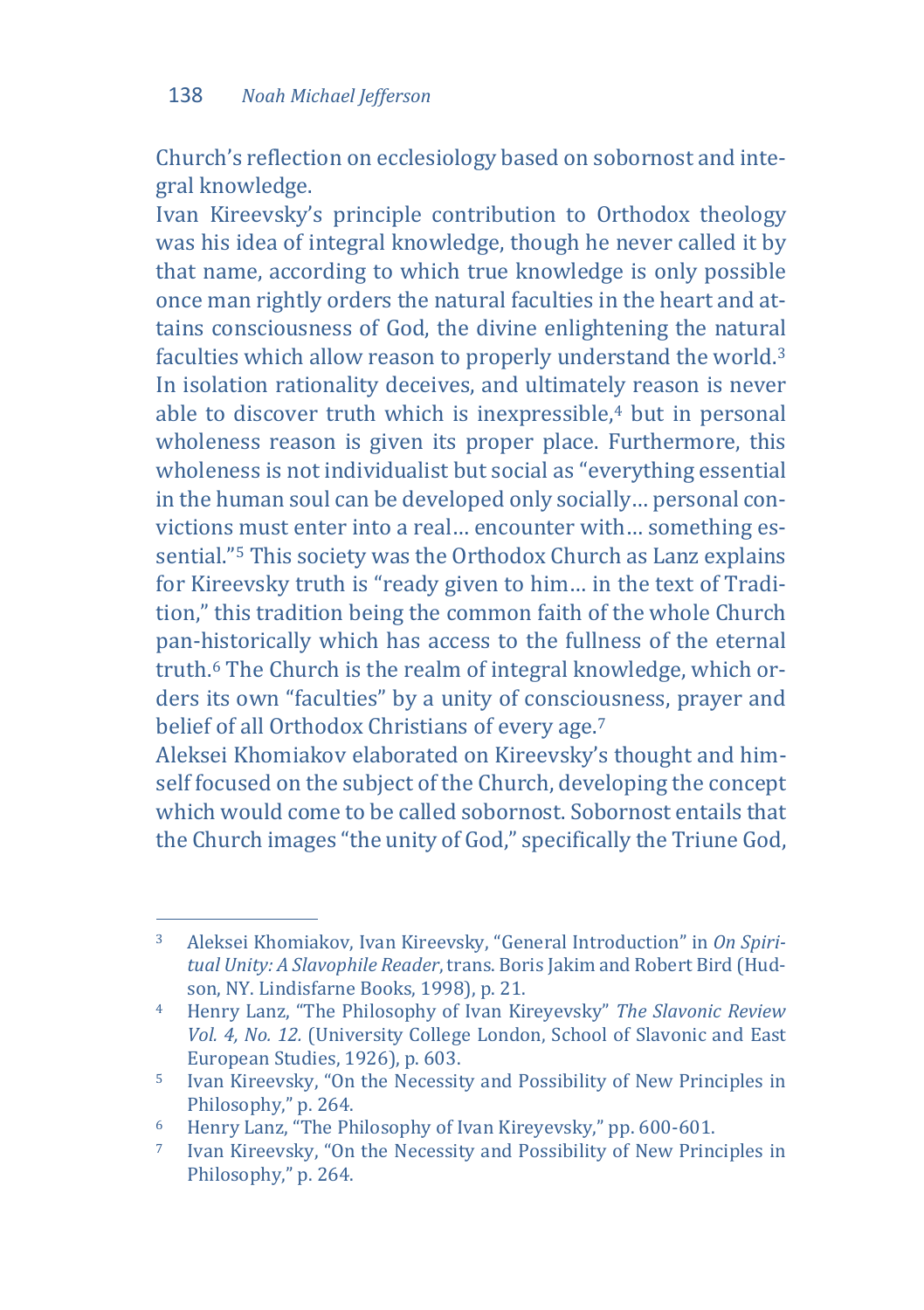and thus is a real unity in multiplicity.[8](#page-3-0) This unity in multiplicity is preserved in free personal communion of love, an internal rather than external unity, $9$  and thus Khomiakov states "the Church is the revelation of the Holy Spirit to the mutual love of Christians… the Church's divine mission is not only to save souls… but also to keep the truth of the revealed mysteries… complete through all the generations."[10](#page-3-2) This "truth" is the presence of God in the Church, whereas doctrines about Go[d b](#page-3-3)ecome dogmatic by the reception of the whole Church society,11 as it is only in the Church's bond of love who is Christ that the fullness of inexpressible truth, "refused neither to ignoramuses nor to savants," is manifested lawfully[.12](#page-3-4) Truth and love are therefore the essence of the Church, whose society is based upon as well as constitutes this reality in its communion of love which preserves freedom. Dogmatic heresies are therefore, first and foremost, schisms from love and therefore also a loss of truth, leading to rationalism and the absence of human wholeness.

I have chosen to summarize the thought of Ivan Kireevsky as well as Aleksei Khomiakov to highlight the fact that, in contrast to modern Eucharistic ecclesiolog[ies](#page-3-5) which focus on hierarchy and can verge on episcopomonism,13 for the Slavophiles catholicity or sobornost was primarily a matter of unity in truth, inseparable from love together constituting faith/faithfulness. This becomes especially evident in Khomiakov's articulation of the

j <sup>8</sup> Aleksei Khomiakov, "The Church is One," p. 31.

<span id="page-3-1"></span><span id="page-3-0"></span><sup>9</sup> Joost Van Rossum, "A. S. Khomiakov & Orthodox Ecclesiology" *St Vladimir's Theological Quarterly* 35:1 (St. Vladimir's Seminary Press, 1991),

<span id="page-3-2"></span>pp. 69-70. 10 Aleksei Khomiakov, "The Church is One," p. 31.

<span id="page-3-3"></span><sup>11</sup> Kallistos Ware, "Sobornost and Eucharistic Ecclesiology: Aleksei Khomiakov and his Successors" *International journal for the Study of the* 

<span id="page-3-4"></span><sup>&</sup>lt;sup>12</sup> Aleksei Khomiakov, "Some Remarks by an Orthodox Christian Concerning the Western Communions," pp. 121, 133.

<span id="page-3-5"></span><sup>&</sup>lt;sup>13</sup> Kallistos Ware, "Sobornost and Eucharistic Ecclesiology," p. 232.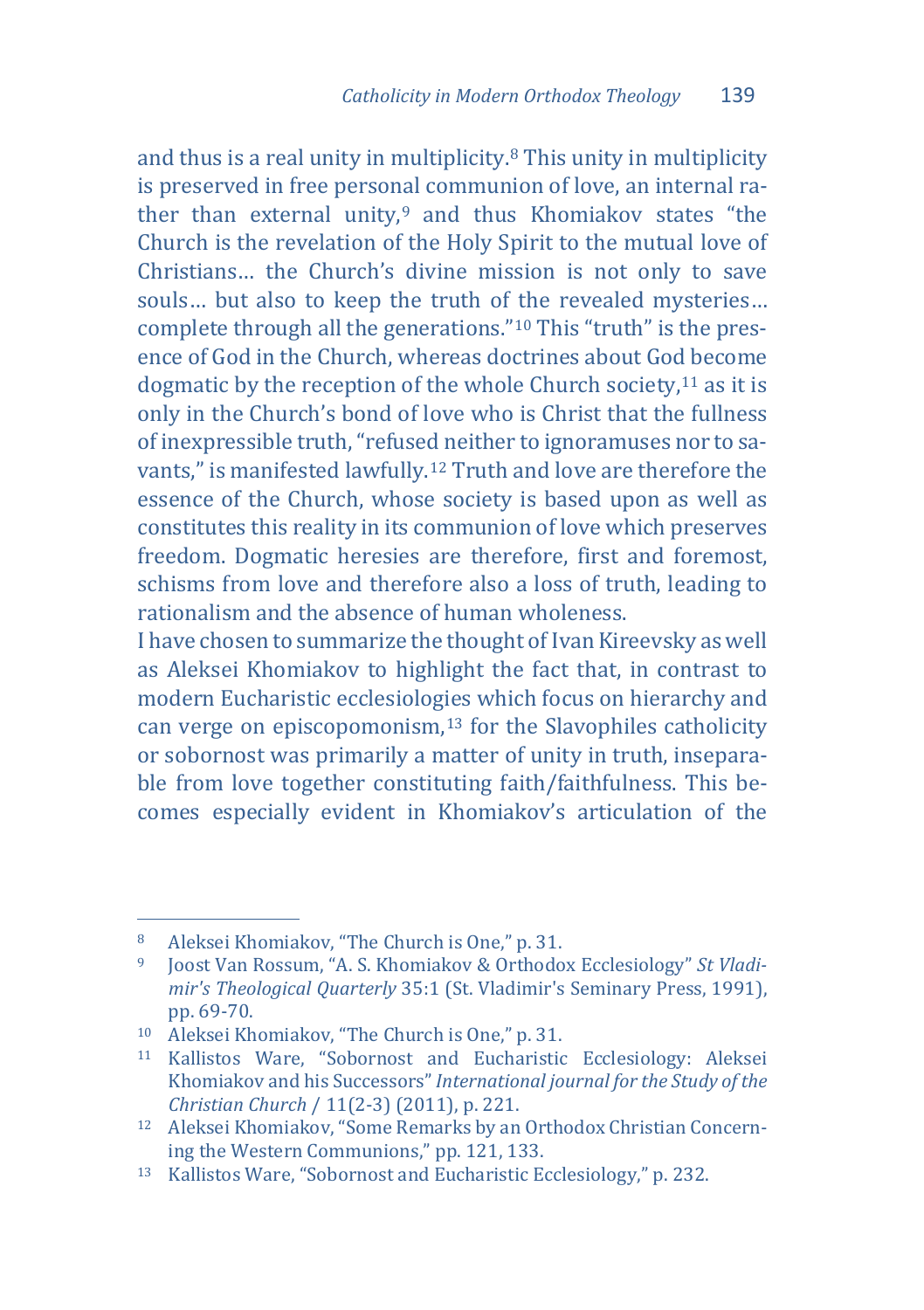meaning of catholicity as qualitative rather than quantitative, and based on right faith:

[St Athanasius] said... 'Your names are due to human chance; ours come from the very essence of Christianity'… How does the Church understand Catholicity… The word they chose was *sobornyi.* Sobor implies the idea of an assembly… existing virtually without a gathering. It is a unity in plurality… The Catholic Church is the Church *that is according to all*, or *according to the unity of all*.[14](#page-4-0) 

As N. O. Lossky explains, catholicity or sobornost "is the free unity of the members of the Church in their common understanding of truth and finding salvation together-a unity based upon their unanimous love for Christ and Divine righteousness."[15](#page-4-1) God, the Holy Spirit, is the Church's truth and life, and in the freely loving communion of the Church preserved by grace the manifestations of this truth and life are given in tradition, which are lived and understood in fullness within the Church.<sup>[16](#page-4-2)</sup> While this understanding of catholicity is very broad, encompassing all tradition, it is best encapsulated as fullness of truth in essence, potency, and in actuality though in a qualified sense. In essence it is the full presence of God/Truth in the Church, in potency it is the continual ability of the individual as well as the ecclesia to express this truth[,17](#page-4-3) in actuality it is the ability of the Church's members to experience the fullness of truth through its tradition, though the reality of the truth transcends formulations.[18](#page-4-4) The sobornost ecclesiology of Ivan Kireevsky and Aleksei Khomiakov has the reality and problem of the Church's fullness

j <sup>14</sup> Aleksei Khomiakov, "Letter to the Editor of *L'Union Chrétienne*," pp. 137-

<span id="page-4-1"></span><span id="page-4-0"></span><sup>139. 15</sup> N. O. Lossky, *History of Russian Philosophy* (London: George Allen and

<span id="page-4-2"></span><sup>&</sup>lt;sup>16</sup> Aleksei Khomiakov, "Letter to the Editor of *L'Union Chrétienne*," pp. 137-139.<br>17 Vladimir Moss, Khomiakov on Sobornost. (Academia.edu, 2013), p. 3.

<span id="page-4-3"></span>

<span id="page-4-4"></span><sup>&</sup>lt;sup>18</sup> Aleksei Khomiakov, "Some Remarks by an Orthodox Christian Concerning the Western Communions," pp. 128-129.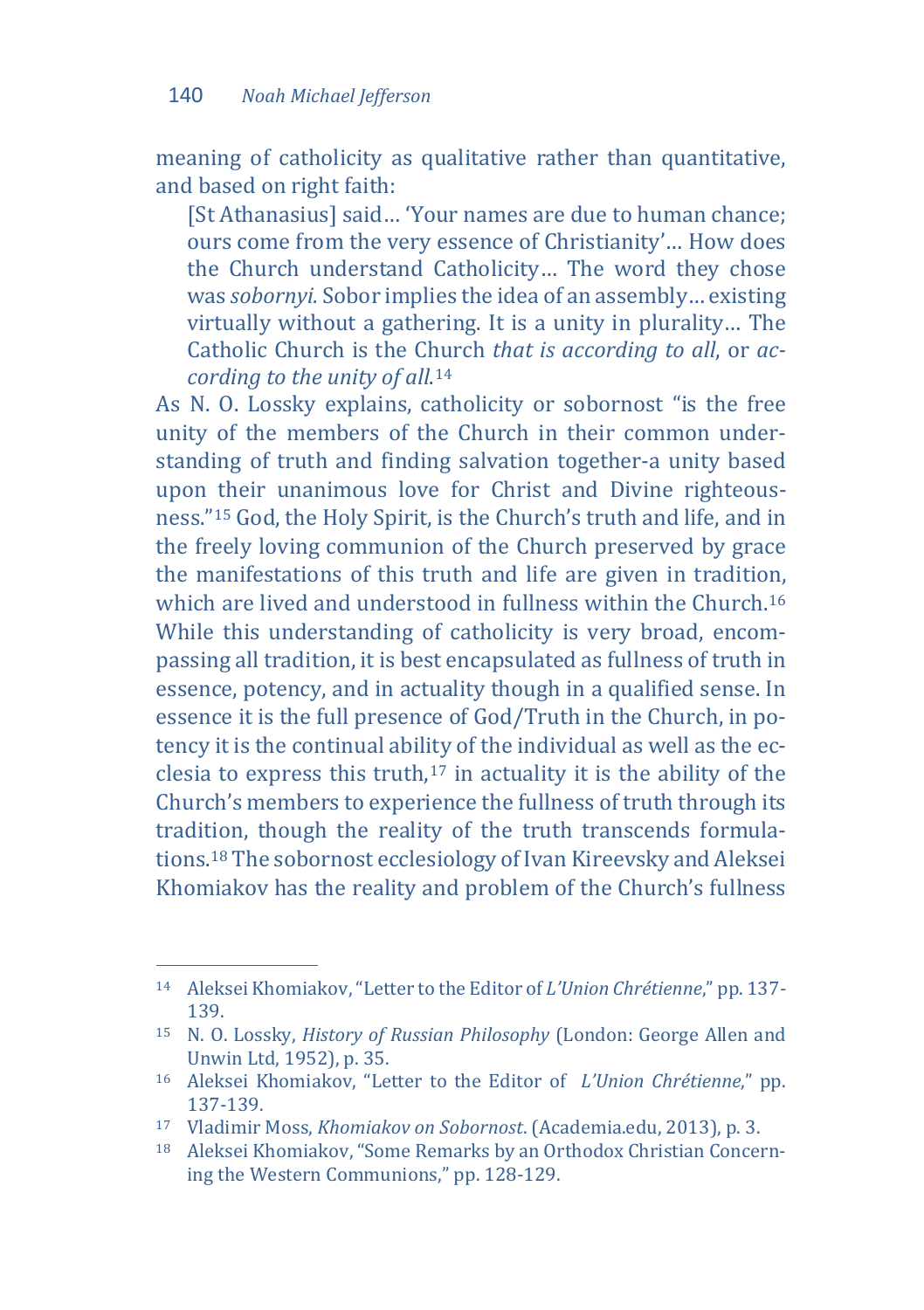of truth at its very centre, and would influence later thought on the Church as "the pillar and ground of the truth (1 Tim. 3:15)."

# *1.2 Russian Religious Philosophy*

Sobornost as fullness of truth was further developed by the Russian religious philosophers, Pavel Florensky and Sergius Bulgakov. Florensky strikingly critiqued Aleksei Khomiakov for his ecclesiological immanentism, and in so doing demonstrates the centrality of the problem of doctrinal and ontological truth to sobornost ecclesiology:

Khomiakov's theory of the Church leaves the impression that the decrees of the whole Church are true because they are the decrees of the whole Church. This word whole suggests that the decrees of the Church are not a discovery of the Truth but an invention of the Truth… even if the latter is taken in its Sobornost.[19](#page-5-0)

This criticism seems unfair to Khomiakov, especially as Florensky's definition of "Ecclesiality" is basically identical to Khomiakov's sobornost, "if one must nevertheless apply concepts to the life of the Church, the most appropriate concepts would be… biological and aesthetic ones."[20](#page-5-1) However, it highlighted the need for further theological thought on the ontological nature of the Church's fullness of Truth and its expressions in tradition.[21](#page-5-2) Florensky attempted to address these issues through antinomy and consubstantiality, elaborating on integral knowledge.[22](#page-5-3) It is with Florensky that we find "catholicity" expressed in terms of

<span id="page-5-0"></span><sup>&</sup>lt;sup>19</sup> Pavel Florensky, "Around Khomiakov," pp. 324-325.

<span id="page-5-1"></span><sup>&</sup>lt;sup>20</sup> Pavel Florensky, The Pillar and Ground of the Truth: An Essay in Orthodox *Theodicy in Twelve Letters*, trans. Boris Jakim (Princeton, NJ: Princeton University Press, 1997). p. 8.

<span id="page-5-2"></span><sup>&</sup>lt;sup>21</sup> Capital "T" Truth will now be utilized in reference to God, the ontological subject of Truth by whom the Church is lead into and perceives all Truth, and lowercase "t" truth will refer to the expressions and manifes-<br>tations of Truth in the many aspects of tradition, especially doctrinal.

<span id="page-5-3"></span><sup>&</sup>lt;sup>22</sup> Robert Slesinski, Pavel Florensky: A Metaphysics of Love (Crestwood: St Vladimir's Seminary Press, 1984), p. 63.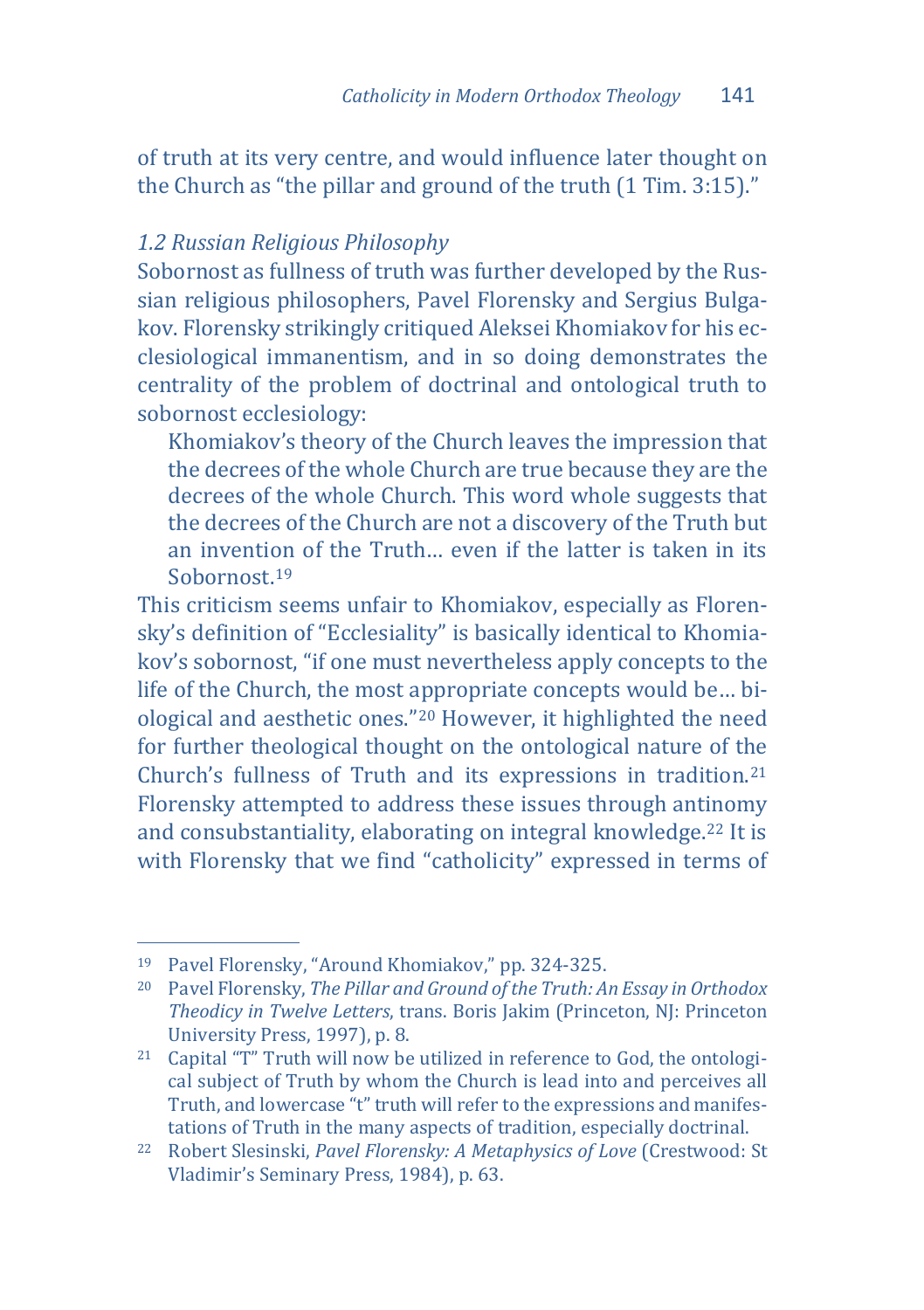an elaborated epistemic worldview: the Triune Truth being the ontological precondition for truth, the mode of cognizing Truth being personal ecstatic communion, and the Truth being cognized both intuitively and discursively and expressed in antinomy as truth.[23](#page-6-0) To further clarify, true knowledge for Florensky, explains Gustafson, is ontologically personal and participatory, a going out of the knower into the known and vice versa, and is thus inseparable from or equal to love.<sup>[24](#page-6-1)</sup> This is based on the Triunity of God which overcomes the rationalist dilemmas of one vs many or subject vs object, and after which creation is patterned and in which Truth it participates.[25](#page-6-2) Thus, the Church receives and dwells in the fullness of Truth given by God, and its tradition is formed in accordance with this Truth and takes on a particular character based on its divinely given ontology.[26](#page-6-3) Florensky thus argues that the Church's dogmas bear a specific antinomic and infinite character, "the form of truth is capable of holding its content, the Truth, only when… it has something from the Truth,"[27](#page-6-4) which allows them to be inexhaustible theologically and yet serve as doctrinal boundaries against heresies of fallen knowledge, rationalism lacking love.

Sergius Bulgakov, influenced by the Slavophiles, Vladimir Soloviev and Pavel Florensky, further developed a [un](#page-6-5)iversalist doctrine of catholicity with the title ecumenicity,28 attempting to overcome the dichotomy between the quantitative and qualitative views of catholicity through Sophiology. The Church is the divine-humanity present in the Trinity from eternity as the paradigm of creation, the soul of the world necessarily uniting the divine and created Sophia in the process of creation's deification

<span id="page-6-0"></span>j <sup>23</sup> Pavel Florensky, *The Pillar and Ground of the Truth,* pp. 20, 33-34, 37-

<span id="page-6-1"></span><sup>38. 24</sup> Richard F. Gustafson, "Introduction," *The Pillar and Ground of the Truth*,

<span id="page-6-4"></span><span id="page-6-3"></span>

<span id="page-6-2"></span><sup>&</sup>lt;sup>25</sup> Pavel Florensky, *The Pillar and Ground of the Truth*, pp. 37-38.<br><sup>26</sup> Ibidem, pp. 164-165.<br><sup>27</sup> Pavel Florensky, *The Pillar and Ground of the Truth*, pp. 106-109.<br><sup>28</sup> Paul Ladouceur, *Modern Orthodox Theology*, p.

<span id="page-6-5"></span>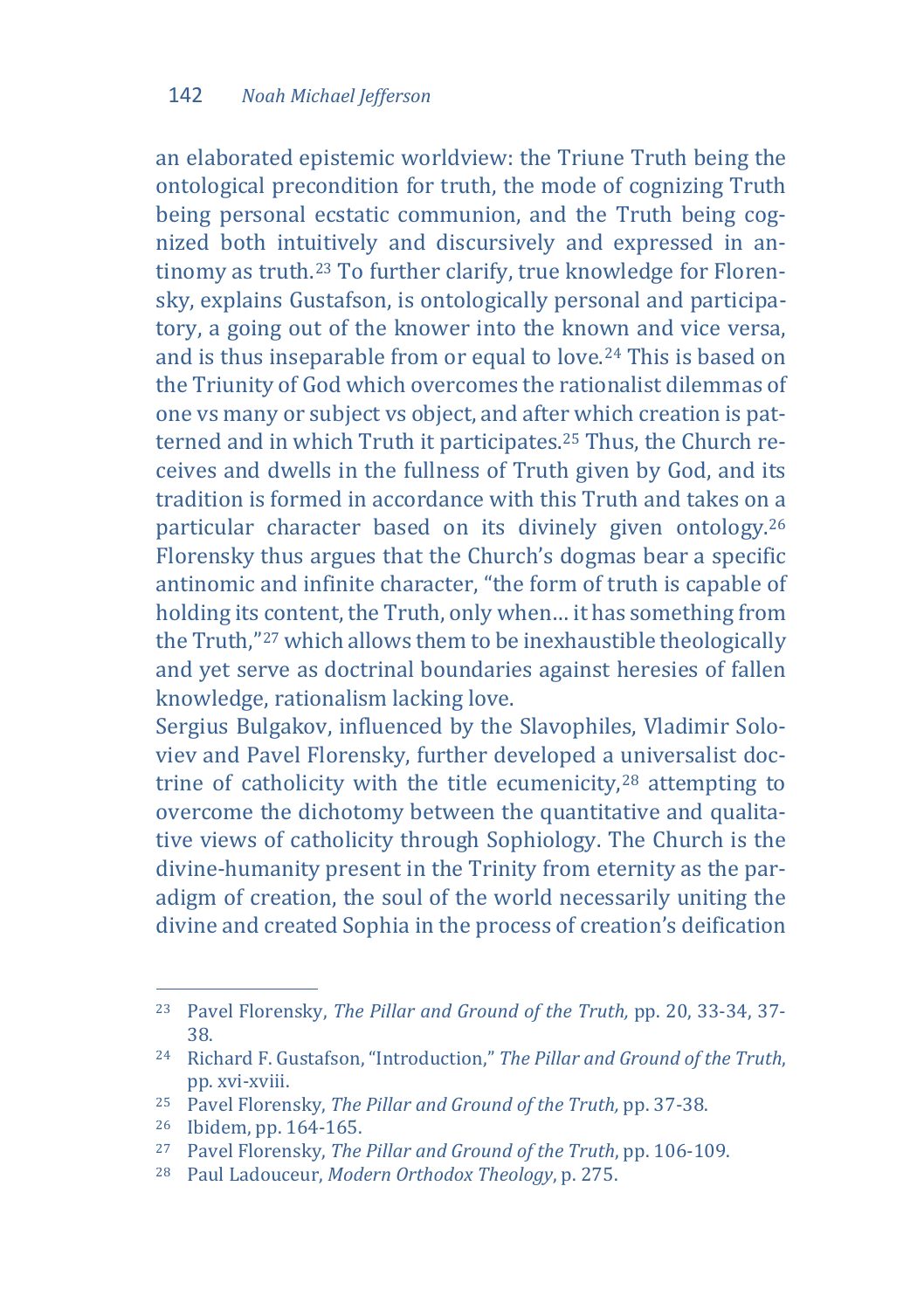which will culminate eschatologically "by the complete fusion of the two, when God will be all in all."[29](#page-7-0) While rooting the Church's identity in eternity Bulgakov believed the fall led to a sundering of humanity and creation's wholeness of being and knowledge in multi-unity,[30](#page-7-1) and thus it is in the Incarnation and Pentecost that qualitative fullness is given to the Church in history. For Bulgakov the Incarnation and Pentecost are both universal events as while in the Old Testament only God's gifts were available to humanity, in the New Testament the Son and Spirit descend in hypostatic fullness, "all humankind is the body of Christ."[31](#page-7-2) The fullness of God has already filled creation yet not manifested entirely, "the power of this abiding is limited… [it] depends on the receptivity of the world and of humanity," and thus the current age is characterized by a "duel between freedom and grace," the eschaton is present in potential and is thus now able to be eventually actualized.[32](#page-7-3)

Catholicity is thus for Sergius Bulgakov universal in quantity, as God fills all creation by his Word and Spirit, yet it is also qualitatively preserved in the Orthodox Church's historical conciliarity, "the Church is not only interior Conciliarity, but also a collectivity which seeks the same Spirit."[33](#page-7-4) Bulgakov synthesizes in his own Sophiological system the views of the Slavophiles and Florensky and also clarifies the value and meaning of the historical tradition for the Church's fullness of Truth. The Church is infallible by nature for Bulgakov by its possession of the truth in essence and not by its expression of true statements as in Papal infallibility,[34](#page-7-5)

j <sup>29</sup> Sergius Bulgakov, "The Problem of the Church in Modern Russian The-

<span id="page-7-1"></span><span id="page-7-0"></span>ology" *Theology* 1931 / 07 Vol. 23; Iss. 133. (1931), pp. 11-14. 30 Sergius Bulgakov*, The Bride of the Lamb,* trans. Boris Jakim (Grand Ra-

<span id="page-7-3"></span><span id="page-7-2"></span><sup>&</sup>lt;sup>31</sup> Ibidem, pp. 133-134.<br><sup>32</sup> Sergius Bulgakov, *The Comforter*, trans. Boris Jakim (Grand Rapids, MI: William B. Eerdmans Publishing Company, 2004), p. 281.

<span id="page-7-4"></span><sup>&</sup>lt;sup>33</sup> Sergius Bulgakov, *The Orthodox Church*, trans. Lydia Kesich. (Crest-wood, NY: St Vladimir's Seminary Press, 1988), p. 69.

<span id="page-7-5"></span><sup>34</sup> Sergius Bulgakov, The Orthodox Church, p. 64.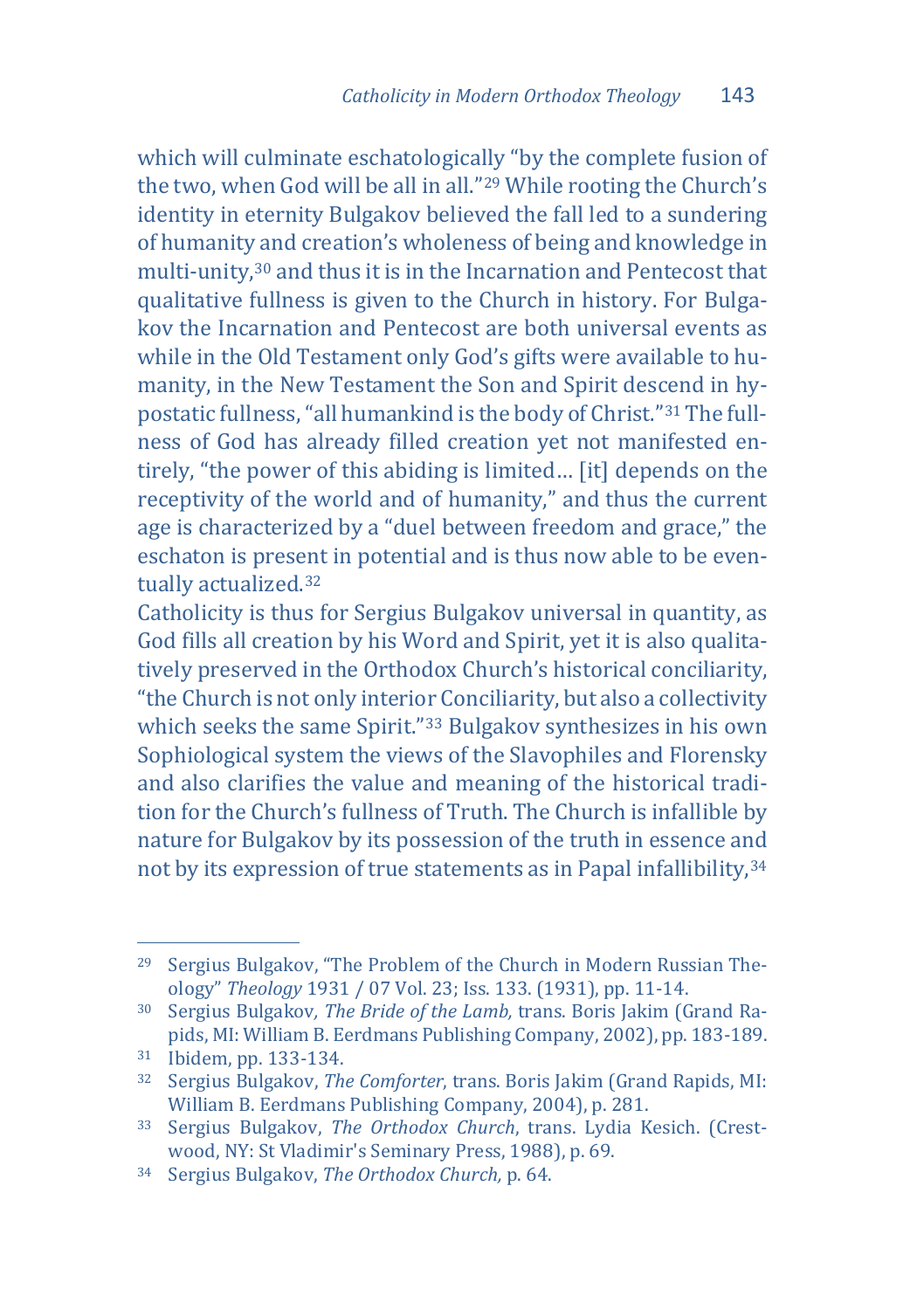yet the Truth's manifestations must transmit and provide the context for accessing the Truth. Bulgakov thus holds to a modified form of doctrinal development, in the sense that while the dogmatic formula are static by their revealed, historical and canonical nature, the understanding of their meaning grows and changes as the Church develops towards fully actualized Godmanhood.[35](#page-8-0) The fullness of truth is not found in historical continuity of the theology of the dogmas, rather in the Church of every age its theologians theologize from the source of this Truth present in the Church mediated through its Liturgical worship and guided by the dogmatic formulae.[36](#page-8-1)

#### *1.3 The Neopatristic Theologians*

The neopatristic theologians continued developing catholicity, which term Georges Florovsky preferred to sobornost, in light of patristic theology.[37](#page-8-2) The centrality of fullness of truth to the doctrine of catholicity was still paramount in their thinking, as Vladimir Lossky stated "catholicity then shows itself to us as an inalienable mark of the Church in virtue of her possession of the Truth… catholicity is a quality of Christian Truth… specifically designates Christian Truth, the mode of knowledge of this Truth proper to the Church.["38](#page-8-3) Indeed there is great continuity between the neopatristic theologians and their predecessors regarding theology of catholicity but also important differences,

<span id="page-8-0"></span>j <sup>35</sup> Sergius Bulgakov, "Dogma and Dogmatic Theology" in *Tradition Alive: On the Church and the Christian Life in Our Time/Readings from the Eastern Church*, ed. Michael Plekon (Lanham, MD: A Sheed & Ward Book,

<span id="page-8-2"></span><span id="page-8-1"></span><sup>&</sup>lt;sup>36</sup> Ibidem, pp. 69, 78.<br><sup>37</sup> Paul L. Gavrilyuk, *Georges Florovsky and the Russian Religious Renais-*<br>*sance* (Oxford: Oxford University Press, 2014), p. 225.

<span id="page-8-3"></span><sup>&</sup>lt;sup>38</sup> Vladimir Lossky, "Concerning the Third Mark of the Church: Catholicity" in *In the Image and Likeness of God* (Crestwood, NY: St. Vladimir's Seminary Press, 1974), pp. 172-173.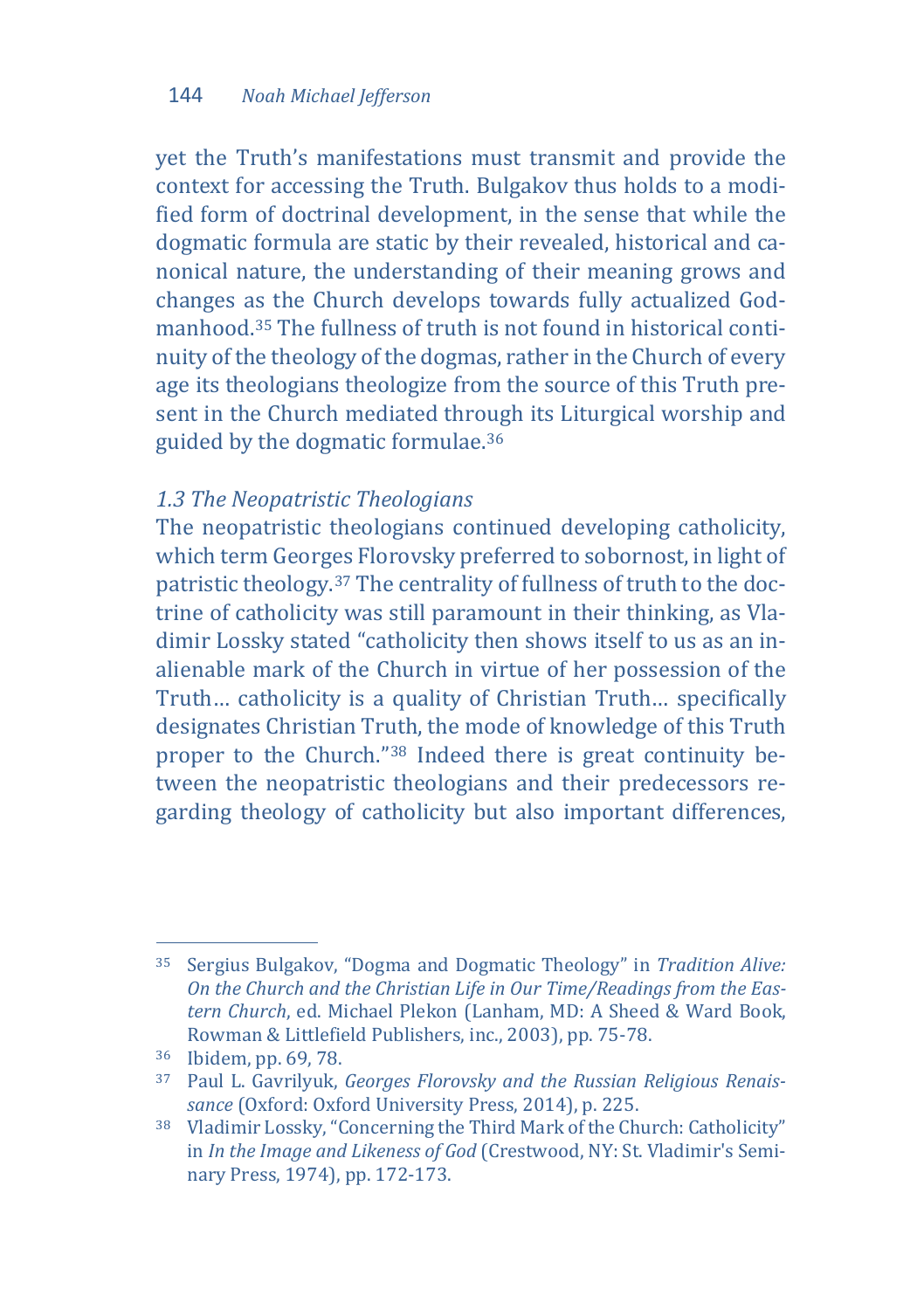highlighted and crystalized in the controversy between Bulgakov and Georges Florovsky, the father of the neopatristic movement, over limited inter-communion.[39](#page-9-0)

While the neopatristic theologians addressed the subject of the Church's ontological Truth from diverse angles, Christology, Pneumatology and Trinitarian synthesis, they all in common affirmed that this ontological Truth was not dependant on human community, $40$  nor did they affirm [a p](#page-9-3)antheistic ecclesiology, $41$ which was the Sophiological danger.42 Vladimir Lossky's idea of a distinct pneumatological economy is never used to justify the idea of catholic fullness existing outside the canonical Church, rather he states "the operation of the Holy Spirit in the world before the Church and outside the Church is not, therefore, the same as his presence in the Church after Pentecost."[43](#page-9-4) Dumitru Staniloae likewise, despite explicating an ecclesiology of cosmic scope,[44](#page-9-5) said "we cannot speak of grace as something outside the Church,"[45](#page-9-6) which he clarified as the Orthodox Church.[46](#page-9-7) Catholicity for these theologians was the property of the "Orthodox" Church, the true Church, alone, and their opinions on non-Ortho-dox churches varied,<sup>[47](#page-9-8)</sup> Georges Florovsky contending the Spirit worked through the sacraments of other churches to reunite

<span id="page-9-0"></span><sup>&</sup>lt;sup>39</sup> Paul Ladouceur, Modern Orthodox Theology, pp. 289-293.

<span id="page-9-1"></span><sup>&</sup>lt;sup>40</sup> Georges Florovsky, *The Body of the Living Christ: An Orthodox Interpretation of the Church*, trans. Robert M. Arida (Boston, MA: The Wheel Library, 2018. https://www.wheeljournal.com/wheel-library/the-body-

<span id="page-9-3"></span><span id="page-9-2"></span><sup>&</sup>lt;sup>41</sup> Ibidem, 47. *h* 47. *Atamagash, 42. Paul Ladouceur, Modern Orthodox Theology, p. 275.* 

<span id="page-9-4"></span><sup>43</sup> Vladimir Lossky, *The Mystical Theology of the Eastern Church* (Crest-

<span id="page-9-5"></span>wood, NY: St. Vladimir's Seminary Press, 1997), p. 157. 44 Paul Ladouceur, *Modern Orthodox Theology,* p. 172.

<span id="page-9-6"></span><sup>45</sup> Dumitru Staniloae, *The Experience of God Vol. 4*. (Brooklyn, NY: Holy

<span id="page-9-8"></span><span id="page-9-7"></span><sup>&</sup>lt;sup>46</sup> Ibidem, p. 67. **68 Ibidem, p. 67.** 67. **47** Capital "C" Church will be and has been utilized to refer to the Eastern Orthodox Church, while lower-case "c" church is used in reference to faith communities labeled Christian.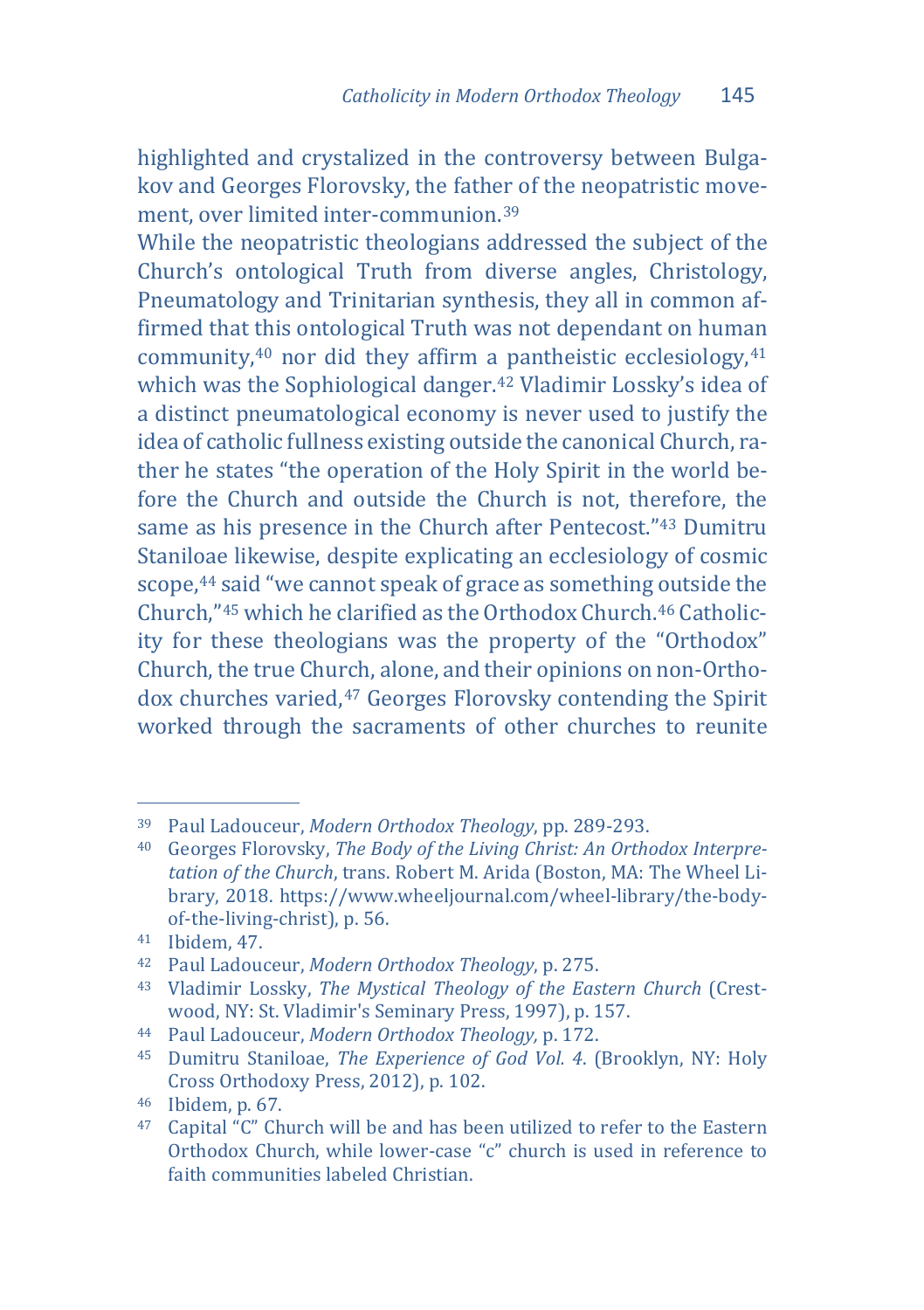them with the Church,[48](#page-10-0) and St Justin Popovich denying any grace outside of catholicity.[49](#page-10-1)

For the neopatristic theologians then, the Truth not only dwells in the Church passively but is expressed actively in its structure, spirituality and dogmas, "the Church knows Truth = All-Truth; The Church has  $Truth = All-Truth$ : The Church is  $Truth = All$ Truth."[50](#page-10-2) Ontological Catholicity thus becomes united with the Church's historical tradition, becoming Tradition. While the Slavophiles implied that truth was simply the decision of the whole community and Bulgakov affirmed a growth in consciousness of Truth as the Church evolved towards God-manhood,<sup>[51](#page-10-3)</sup> the neopatristic theologians held that the Church was catholic in every age, both in essence and actuality:

Tradition is a rule of continuity, a living turning point of time. It is the perpetual conscience of the Church that protects its unity and identity throughout the ages … Conformity to the past is therefore only a consequence of fidelity… only an expression of the permanence and identity of the catholic experience across the changes of the centuries… For, indeed, tradition is nothing other than the power to instruct, *potestas magisterii*, the authority of witnessing and of proclaiming the truths of the faith. As the Church bears witness, it has no need to remember something or to lean on some sort of exterior authority. It renders witness from the fullness of its experi-

<span id="page-10-0"></span>j <sup>48</sup> Georges Florovsky, "The Limits of the Church" in *The Patristic Witness*  of Georges Florovsky: Essential Theological Writings, ed. Brandon Galla-<br>her and Paul Ladouceur (London: T&T Clark. 2019). p. 255.

<span id="page-10-1"></span><sup>&</sup>lt;sup>49</sup> Justin Popovich, Orthodox Faith & Life in Christ, trans. Asterios Gerostergios (Belmont, MA: Institute for Byzantine and Modern Greek Studies,

<span id="page-10-2"></span><sup>&</sup>lt;sup>50</sup> Justin Popovich, *Dogmatics of the Orthodox Church Volume IV*, Church -Divine-Human Tradition. https://azbyka.ru/otechnik/Iustin\_Popo-

<span id="page-10-3"></span><sup>51</sup> Sergius Bulgakov, "Dogma and Dogmatic Theology," p. 76.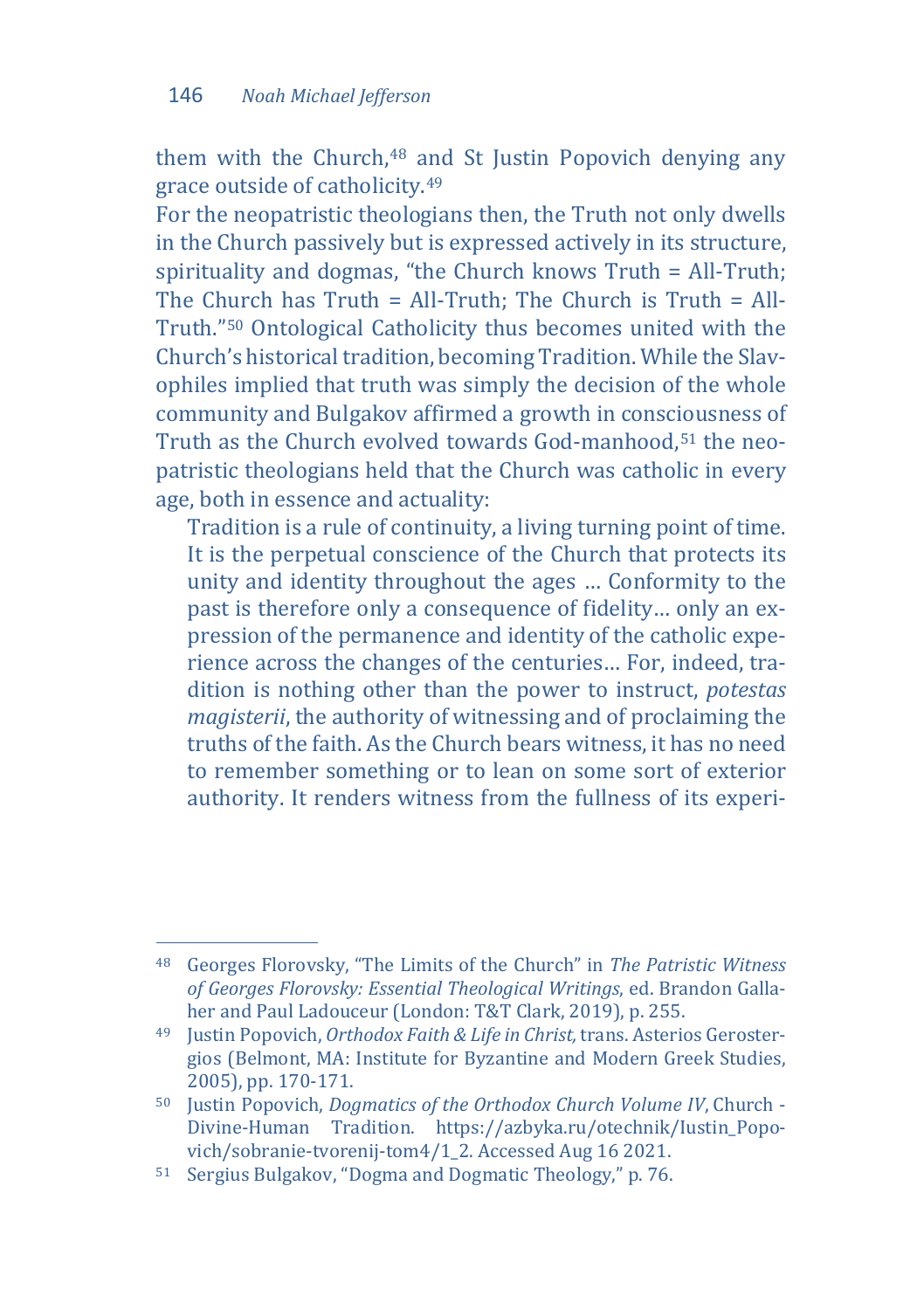ence, living and perpetual, of the fullness of its catholic existence, because the Church is the living body of the One who is the Truth, the Way and the Life.<sup>52</sup>

In these quotes Georges Florovsky appears to approach the ideas of Bulgakov, yet there are crucial differences, most notably Florovsky's insistence on historical continuity and on the Church's teaching authority, which in every age expresses the fullness of truth accurately though its formulations are not exhaustive of divine reality.[53](#page-11-1) Such a view harmonizes the charismatic and historical aspects of the Church's catholicity, and is based on the understanding that Christ as the head of his Body actively guides the Church through history to express his fullness.[54](#page-11-2) According to Radu Bordeianu, Dumitru Staniloae also offers a similar explanation stating Christ acts sacramentally from within the Church while also being its Head.<sup>[55](#page-11-3)</sup> The Truth of the Church is the unity of the personal God with man revealed in historical truth; this therefore compels one to view the ecclesial catholicity of the Church as historically present in its spirit and doctrinal continuity, and the Church's members must strive to express this catholicity,

"this new consciousness will in no wise be an impersonal fusion… one finds oneself in a symphonic and harmonious communion… Those who have attained it are recognized by the Church as its teachers and doctors or as its fathers precisely because they… rendered witness to the catholic faith of the entire Church."[56](#page-11-4)

This has been a general overview of the rich and diverse yet consistent Orthodox theology of ecclesial and personal catholicity. It

<span id="page-11-0"></span><sup>&</sup>lt;sup>52</sup> Georges Florovsky, The Body of the Living Christ, pp. 67-68.

<span id="page-11-1"></span><sup>53</sup> Paul L. Gavrilyuk, *Georges Florovsky and the Russian Religious Renais-*<br> *Sance*. p. 238.

<span id="page-11-3"></span><span id="page-11-2"></span><sup>&</sup>lt;sup>54</sup> Georges Florovsky, *The Body of the Living Christ*, p. 80.<br><sup>55</sup> Radu Bordeianu, "Staniloae: Natural, Universal, and Ordained Priest-<br>hood" *Pro-Ecclesia* Vol. XIX No. 4., p. 406.

<span id="page-11-4"></span><sup>&</sup>lt;sup>56</sup> Georges Florovsky, *The Body of the Living Christ*, p. 80.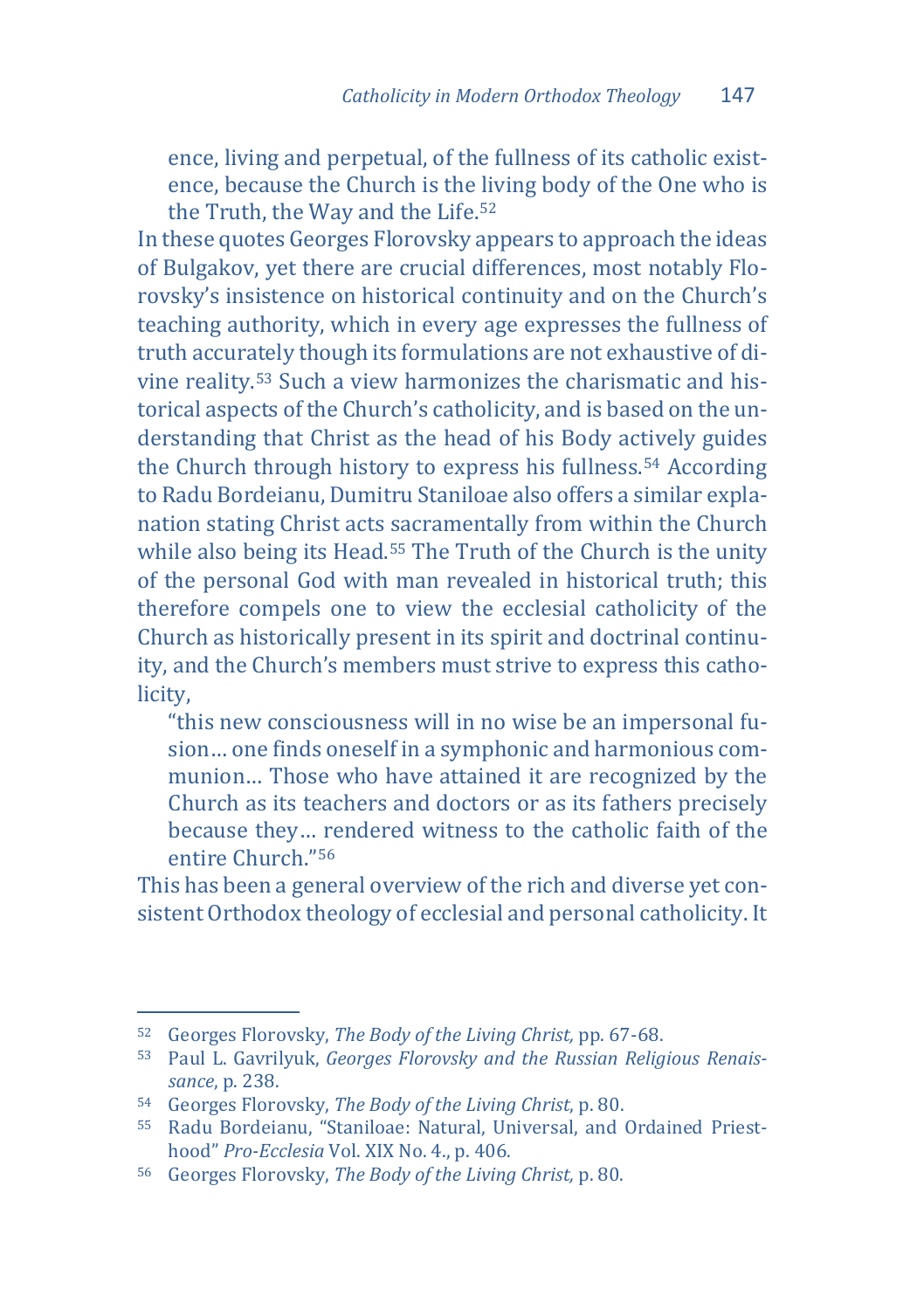will now be expedient to move from the general to the particulars of the ontological, historical, ecclesiological and personal aspects of catholicity expounded by these theologians, particularly focusing on the approaches to and understanding of catholicity according to the neopatristic theologians.

# **2 The Dual Economy of the Son and Spirit**

#### *2.1 The Body of Christ*

Georges Florovsky said "the theology of the Church is only a chapter, and an essential chapter, of Christology," meaning not only that the nature of the Church is based on the Incarnation but also that the Incarnation is not complete without the Church.[57](#page-12-0) The dogma of Chalcedon is the rule of ecclesiology for those who approach the subject of catholicity through a primarily Christological lens, as the Church is a theanthropic union in Christ, "it is the mystery of sobornost, the mystery of catholicity."[58](#page-12-1) This though does not entail any loss of human personality by being incorporated into the divine essence, "for no one glorifies human nature or the human person as much as the God-man does."[59](#page-12-2) Rather, as free hypostasis assuming humanity in his particular hypostasis,<sup>[60](#page-12-3)</sup> Christ unites to himself other free persons, "this saves us from impersonalism without committing us to any humanistic personification.["61](#page-12-4) This dyophysite ecclesiology makes possible the interpretation of Chalcedon as affirming not only

<span id="page-12-0"></span><sup>&</sup>lt;sup>57</sup> Georges Florovsky, The Body of the Living Christ, p. 27.

<span id="page-12-1"></span><sup>&</sup>lt;sup>58</sup> Georges Florovsky, "Sobornost: the Catholicity of the Church," p. 259.<br><sup>59</sup> Justin Popovich, Orthodox Faith & Life in Christ, p. 73.<br><sup>60</sup> Georges Florovsky. The Byzantine Fathers of the Sixth to Eighth Century.

<span id="page-12-2"></span>

<span id="page-12-3"></span>http://www.holytrinitymission.org/books/english/fathers\_floro-<br>vsky 3.htm. accessed 25 Jun 2021.

<span id="page-12-4"></span><sup>&</sup>lt;sup>61</sup> Georges Florovsky, "The Church: Her Nature and Task" in The Collected *Works of Georges Florovsky* Vol. 1. (Belmont, MA: Nordland Publishing Company, 1974), p. 67.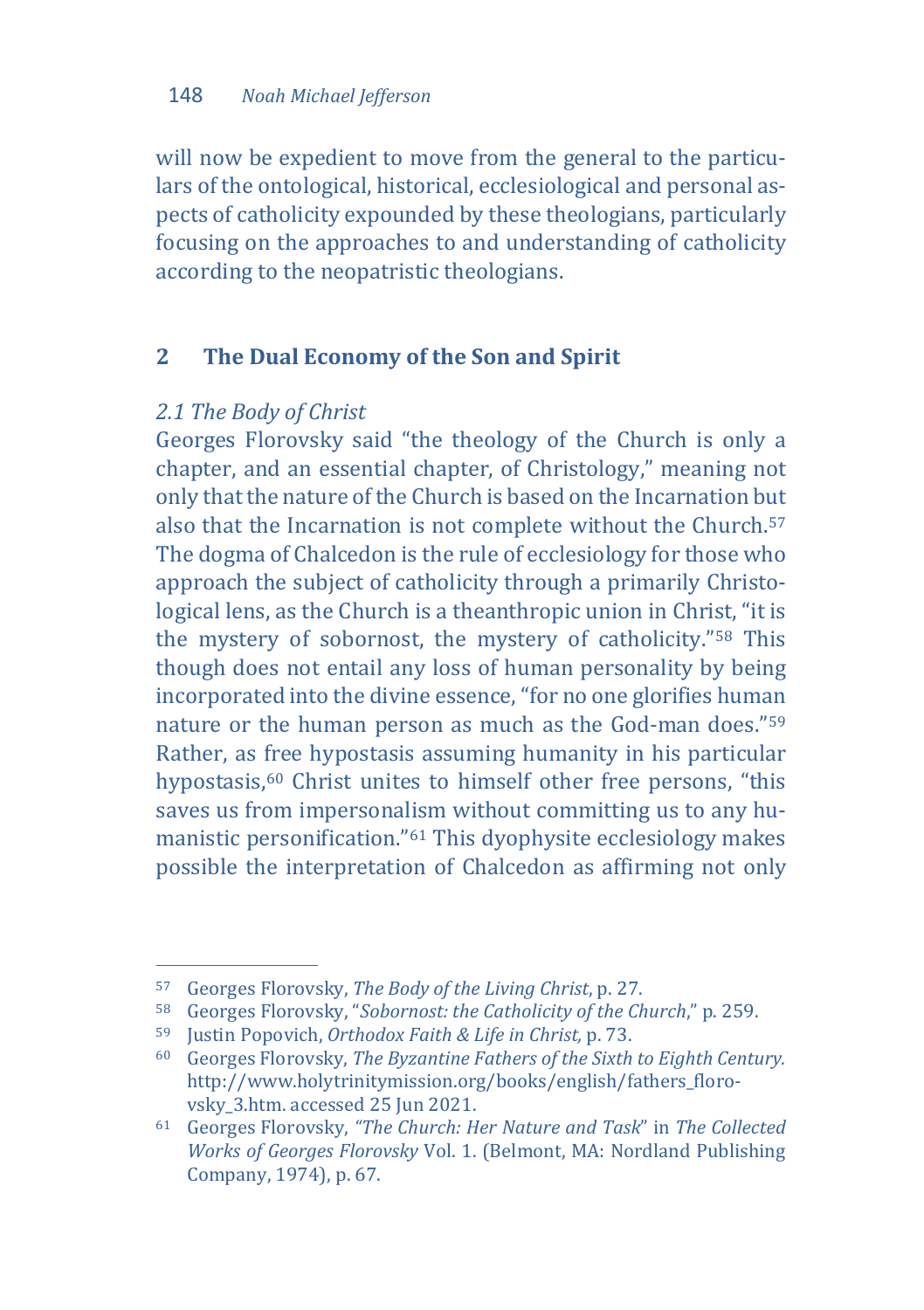the uniting of ontological Truth with history, but also the freedom of Church tradition developing while remaining catholic at every historical point, as the human and divine are united without alteration[.62](#page-13-0)

A primarily Christological approach to catholicity does not do away with the Holy Spirit's role in the Church but defines his role as continuing the work of Christ, "through the Holy Spirit Christians are united to Christ; they are united in him and established in his body."[63](#page-13-1) For Florovsky, as explained by Matthew Baker, the Holy Spirit is given to the Church in history to build up the *Totus Christus*, yet the Spirit also transcends history, belonging not to the community or magisterium but to the Son.[64](#page-13-2) St Justin Popovich likewise treats the Holy Spirit primarily in the role of building up the Body of Christ, focusing on the patristic dictum "that everything in the Church comes from the Father through the Son in the Holy Spirit."[65](#page-13-3) The economies of the Son and Spirit cannot be separated, but the Incarnate Son is given precedence by Florovsky as the starting point for theology and ecclesiology.[66](#page-13-4) For Florovsky th[is e](#page-13-5)conomic relation is based on the intra-Trinitarian relations,67 and thus the eternal Truth of God's inner life is known in the Church in history. This is the ground for the primarily historical approach to understanding the Church's catholicity, in which, according to Ross J. Sauvé, catholicity is determined by a continuity of history and historical interpretation with unity of spirit.<sup>[68](#page-13-6)</sup>

<span id="page-13-0"></span><sup>&</sup>lt;sup>62</sup> Robert M. Arida, The Body of the Living Christ, p. 16.

<span id="page-13-2"></span><span id="page-13-1"></span><sup>&</sup>lt;sup>63</sup> Georges Florovsky, *The Body of the Living Christ*, p. 36. 64 Matthew Baker. "The Eternal 'Spirit of the Son': Barth, Florovsky and

Torrance on the Filioque" *International Journal of Systematic Theology*,

<span id="page-13-3"></span><sup>&</sup>lt;sup>65</sup> George N Petrovich, "Eucharistic Joy in Justin Popovich's Dogmatics." PhD<br>thesis. (Rome: academia.edu, 2015), p. 94.

<span id="page-13-6"></span>

<span id="page-13-5"></span><span id="page-13-4"></span>thesis. (Rome: academia.edu, 2015)<br>Frame: academia.edu. 2015)<br>Frame: Bonic Son, Baker, "The Eternal 'Spirit of the Son'," p. 390.<br>Frame: Ross J. Sauvé, "Georges V. Florovsky and Vladimir N. Lossky: An Exploration, Comparison and Demonstration of Their Unique Approaches to the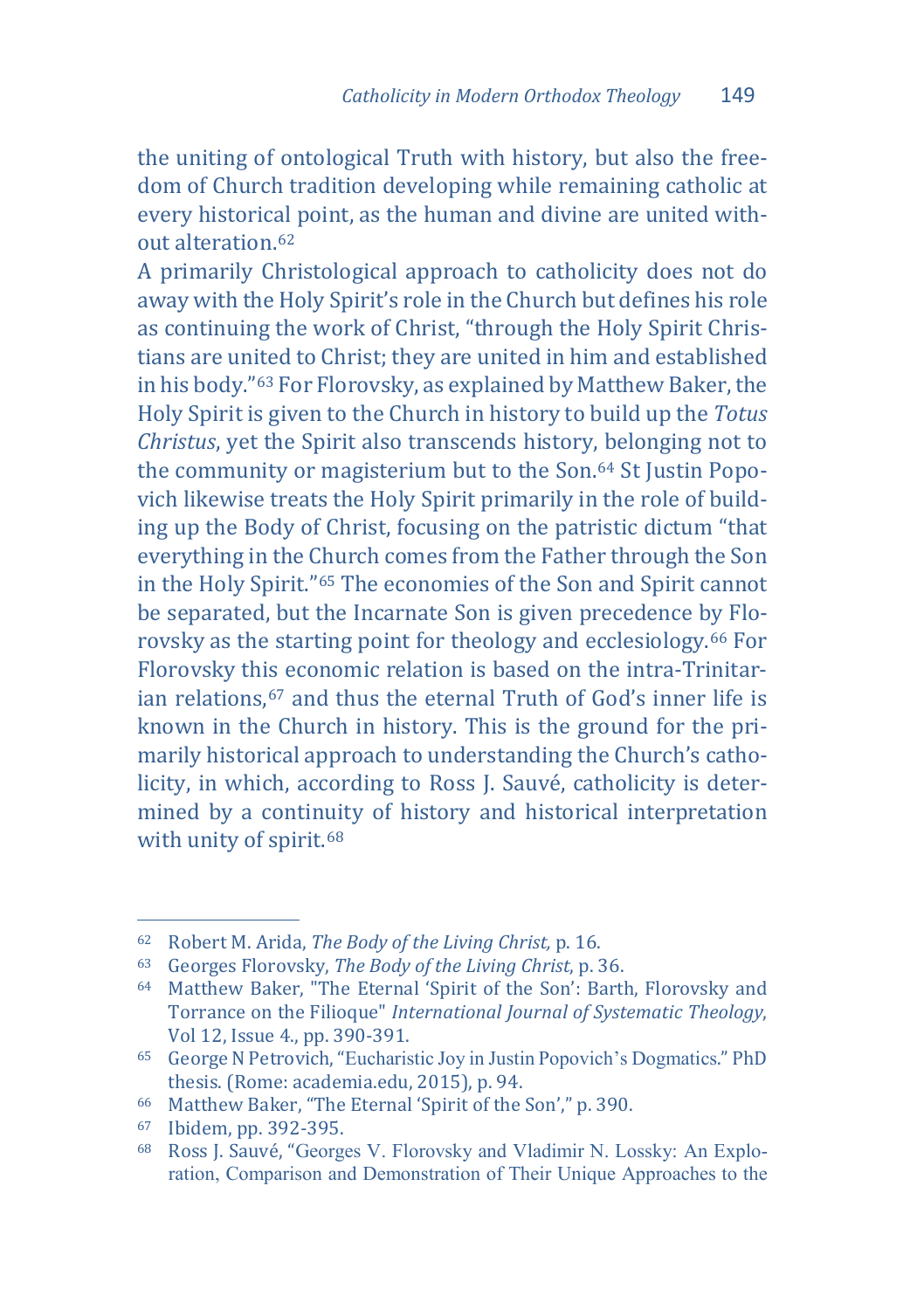### *2.2 The Faces of the Spirit*

Vladimir Lossky famously stated, "it is then that this divine person (…) will manifest himself (…) for the multitude of the Saints will be his image."<sup>[69](#page-14-0)</sup> For Lossky the Holy Spirit both continues Christ's Incarnation through the Church's hierarchy and has his own economy by which he communicates grace to human persons, multiplying while Christ unites.[70](#page-14-1) This view is based on Lossky's belief that Christ is the principle of unity in the Church and thus "if there is no other divine work than the work of the Son, this body can be but a totalitarian Church… human persons are… absorbed by this person."[71](#page-14-2) While Lossky's understanding of a distinct Pneumatological economy is controversial, critiqued by Dumitru Staniloae for not recognizing the diversity of the structures formed by the Son and the unifying work of the Spirit, the substance of his thought is that the Holy Spirit communicates divine grace to human persons,<sup>[72](#page-14-3)</sup> preserving their identity while elevating them to truly catholic personal existence, "another personal recapitulation of the whole united humanity."[73](#page-14-4) Lossky's understanding is in debt to Pavel Florensky who emphasizes the hiddenness of the Spirit in the Church's tradition,<sup>[74](#page-14-5)</sup> and believes it is the pneumatophores, the *starets*, who manifest the Spirit and

j

Neopatristic Synthesis." PhD thesis, Durham University. (Durham: Durham E-Theses Online, 2010), p. 136.

<span id="page-14-0"></span><sup>&</sup>lt;sup>69</sup> Vladimir Lossky, *The Mystical Theology of the Eastern Church*, p. 173. *To* Ibidem, pp. 167-168.

<span id="page-14-1"></span>

<span id="page-14-2"></span><sup>71</sup> Anthony Feneuil, "Becoming God or Becoming Yourself: Vladimir Lossky on Deification and Personal Identity" *Theosis / Deification: Christian* 

<span id="page-14-3"></span><sup>&</sup>lt;sup>72</sup> Dumitru Staniloae, "The Holy Spirit and the Sobornicity of the Church" in *Theology and the Church.* (Crestwood, NY: St Vladimir's Seminary Press, 1980). pp. 67-68.

<span id="page-14-4"></span><sup>&</sup>lt;sup>73</sup> Anthony Feneuil, "Becoming God or Becoming Yourself," pp. 57-58.<br><sup>74</sup> Eugene F Rogers Jr, "The Mystery of the Spirit in Three Traditions: Cal-

<span id="page-14-5"></span>vin, Rahner, Florensky or, You keep Wondering where the Spirit Went" *Modern Theology* 19:2. (2003), p. 255.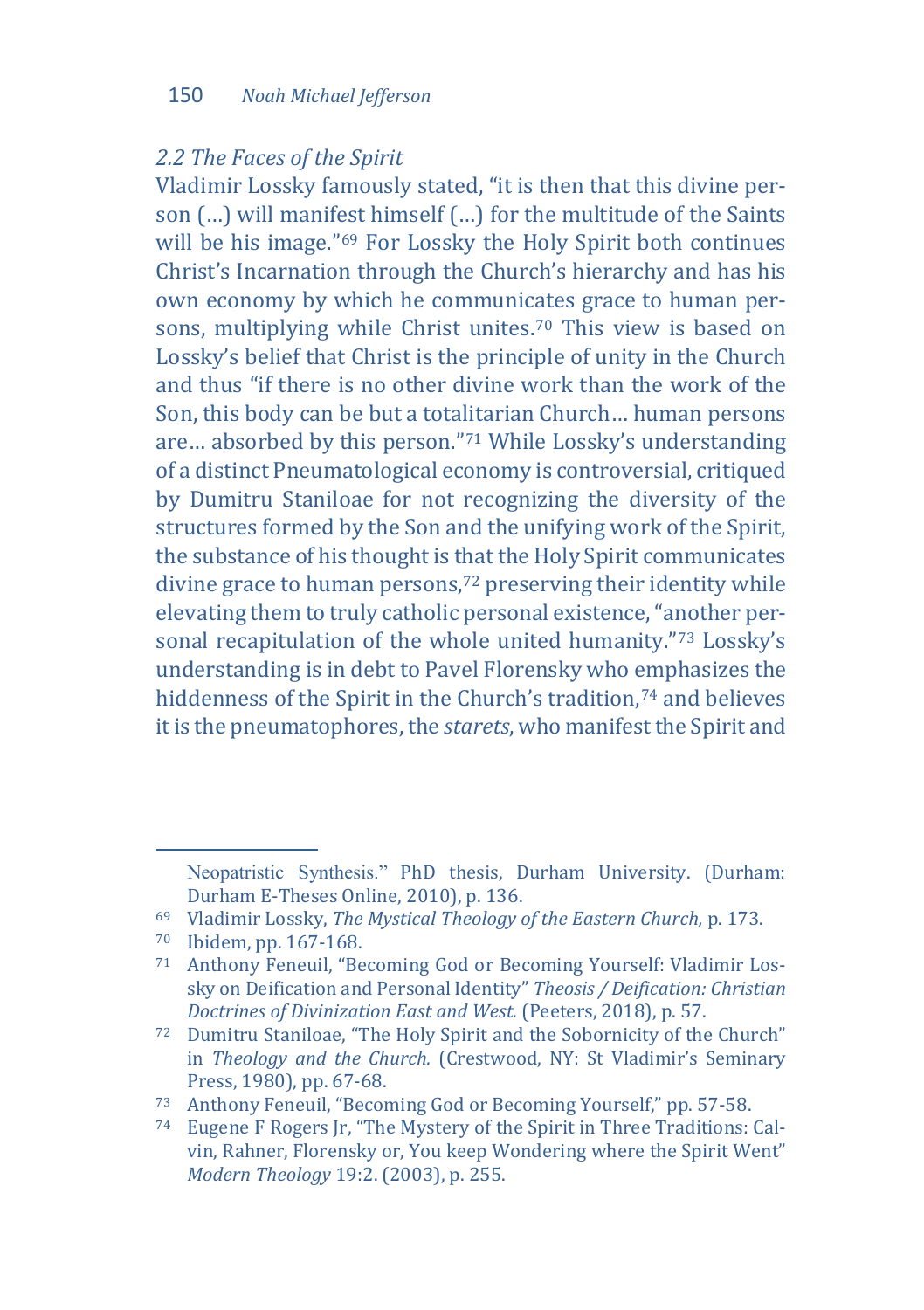of whom the Spirit builds the Church.[75](#page-15-0) Thus, the Church's Pneumatological multiplicity must have equal footing with Christological unity, "if the true foundation of the catholicity of the Church is to be found."[76](#page-15-1)

For Vladimir Lossky, as Sauvé explains, ontological Truth is the Church's Christological essence, but its actualization is given to persons by the Holy Spirit, who is the "unique mode of receiving" and understanding tradition.[77](#page-15-2) Historical continuity is not devalued by Lossky but what is most important for the Church's catholicity of Truth is its unity of spirit, manifested by the persons of the Saints who witness to the Church's fullness in every age, St Seraphim of Sarov being Lossky's prime example.[78](#page-15-3) This view lends itself to a theological attitude rooted less in history and more in spiritual principles, for Pavel [Fl](#page-15-5)orensky antinomic con-templation,<sup>[79](#page-15-4)</sup> for Lossky apophatism,<sup>80</sup> which are necessary to receive and express the Truth. The Spirit is therefore the source of the Church's actualized personal catholicity, and persons must strive to express his Truth though their expressions cannot exhaust it as "knowledge of the Holy Spirit would give perfect spirituality, perfect deification to all Creation (…). Then history would end; the fullness of time would be achieved; in the whole world Time would be no longer."[81](#page-15-6)

<span id="page-15-0"></span>j <sup>75</sup> Glen Attard Ocarm, "The Holy Spirit as Protagonist in the Spiritual Life: An Appraisal of the Pneumatology of Pavel A. Florenskij (1882-1937)" *The Comforter*. (Rivista Enċiklopedika ta' Spiritwalità, 2013), pp. 136-

<span id="page-15-1"></span><sup>&</sup>lt;sup>76</sup> Vladimir Lossky, "Concerning the Third Mark of the Church: Catholic-<br>ity." p. 177.

<span id="page-15-3"></span><span id="page-15-2"></span><sup>77</sup> Ross J. Sauvé, "Georges V. Florovsky and Vladimir N. Lossky," pp. 97-98.<br><sup>78</sup> Vladimir Lossky, *The Mystical Theology of the Eastern Church*, p. 216.<br><sup>79</sup> Charlo Camilleri, "Pavel Aleksadrovič Florenskij's Method of Dis

<span id="page-15-4"></span>Spiritual Truth" *Acta theol.* vol.33. scielo.org.za, 2013.<br><sup>80</sup> Ross I. Sauvé. "Georges V. Florovsky and Vladimir N. Lossky." p. 147.

<span id="page-15-6"></span><span id="page-15-5"></span><sup>81</sup> Pavel Florensky, The Pillar and Ground of the Truth, p. 82.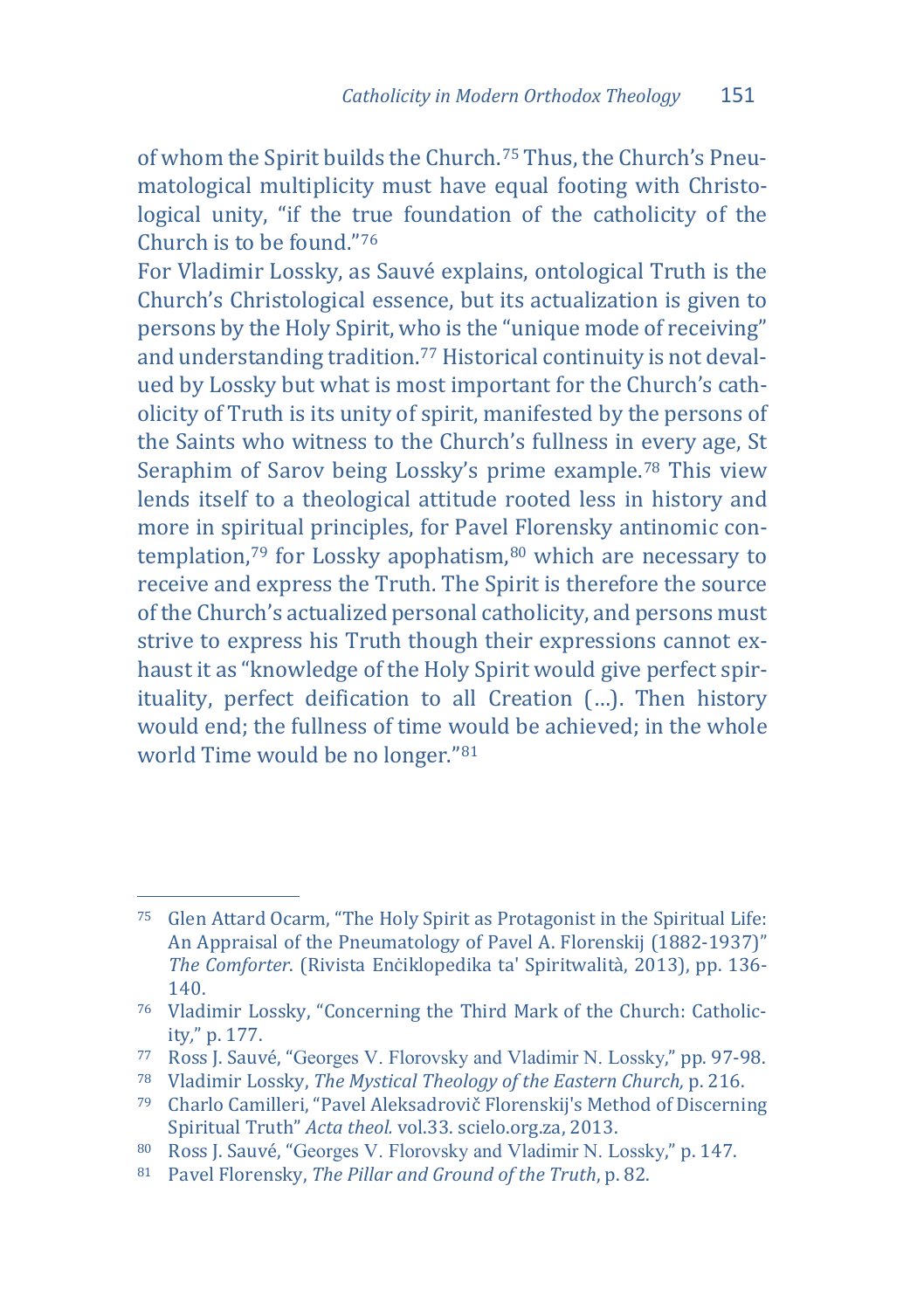#### 152 *Noah Michael Jefferson*

### *2.3 Eternal Manifestation*

Dumitru Staniloae writes, "the indissoluble union between Christ and the Holy Spirit who truly constitutes the Church (…) has its profound roots in that indissoluble union which according to Orthodox teaching exists between them within the sphere of their inner Trinitarian relations."[82](#page-16-0) It is [th](#page-16-1)e Trinitarian life in which Staniloae grounds his ecclesiology, 83 bringing the Christocentric and Pneumatocentric modes of thought regarding catholicity into a synthesis informed by St Gregory Palamas' development of the Trinitarian dogmas.<sup>84</sup>

Viorel Coman explains that Staniloae, relying on the distinctions between causal and non-causal hypostatic relationships in the Trinity, shows that the divine Persons are always hypostatically distinct yet inseparable and interpenetrated by one another, and this eternal relationship between the Son and Spirit is manifested in the Church, thus every aspect of the Church is Christological and Pneumatological.[85](#page-16-3) Christ just as much founds the Church's multiplicity as its unity, as He is distinct from the Church as its Head governing from Heaven, $86$  and the Spirit likewise is source of unity, "is himself the power of unification, the gift of unity in communion,"[87](#page-16-5) and together they form the Church

<span id="page-16-0"></span>j <sup>82</sup> Dumitru Staniloae, "Trinitarian Relations and the Life of The Church," p. 15. 83 Calinic Berger, "Does the Eucharist Make the Church? An Ecclesiological

<span id="page-16-1"></span>Comparison of Stăniloae and Zizioulas" *St. Vladimir's Theological* 

<span id="page-16-2"></span><sup>&</sup>lt;sup>84</sup> Dumitru Staniloae, "Trinitarian Relations and The Life of The Church," pp. 15-16.

<span id="page-16-3"></span><sup>85</sup> Viorel Coman, "Unity and Diversity in the Church: Vladimir Lossky's Reflection on the Role of Christ and the Spirit in the Church, and Its Critical Reception in Dumitru Staniloae's Theology" *Catholicity under Pressure: The Ambiguous Relationship Between Diversity and Unity.* (2016), pp.

<span id="page-16-5"></span><span id="page-16-4"></span><sup>318-319. 86</sup> Dumitru Staniloae, *The Experience of God Vol. 4,* pp. 17-21. 87 Dumitru Staniloae, *"The Holy Spirit and the Sobornicity of The Church,"*  p. 66.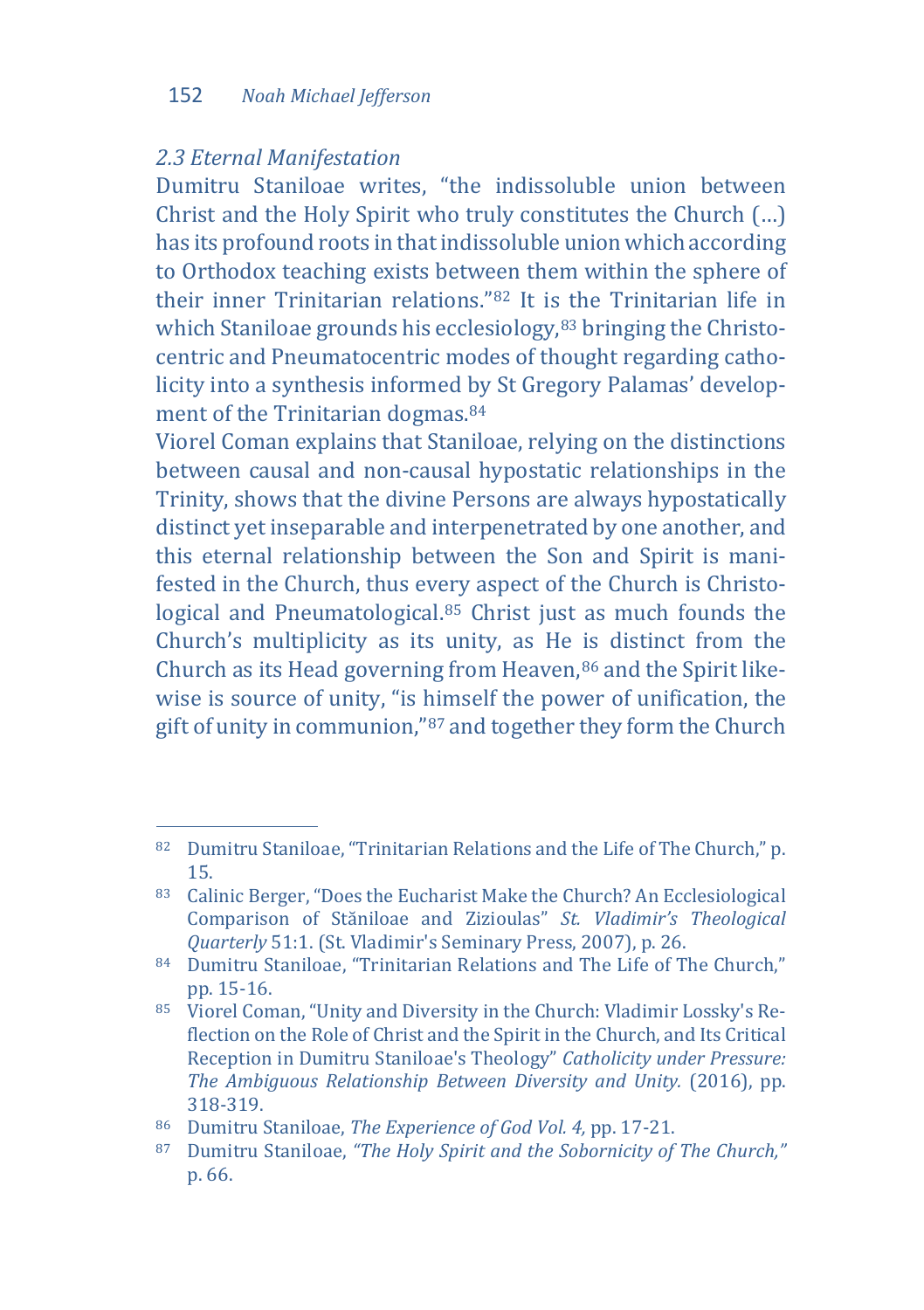which is true sobornost, a real unity in multiplicity.<sup>[88](#page-17-0)</sup> This is an improvement on the explanations of Vladimir Lossky as Staniloae addresses Lossky's dialectical economy of the Son as principle of natural unity over against the Spirit as principle of personal distinction with an articulation of the economy grounded in the inter-Trinitarian relations.[89](#page-17-1)

For Staniloae the unity of the Trinity is more than unity of essence, it is the Trinitarian communion of love in which the Spirit, himself a personal principle, eternally manifests the energetic love of the Father to the Son and the joy of the Son to the Father, "the Holy Spirit is what unites the father and the Son, not as essence but precisely as Person, leaving Father and Son at the same time as free Persons."[90](#page-17-2) In the Church then human persons are united to this energetic communion of love in fullness, through the Son being granted the Spirit and through the Spirit sharing in filial sonship.[91](#page-17-3)

This Trinitarian mode allows Dumitru Staniloae to approach the doctrine of the Church's catholic Truth in a way that synthesizes the Christocentric and Pneumatocentric approaches. Firstly, Staniloae's triadology necessitates the affirmation that "cataphatic and apophatic knowledge are always interwoven," as God is not irrational but the Supreme Reason.[92](#page-17-4) This overcomes the dichotomy between antirationalist tendencies in the Pneumatological mode,<sup>93</sup> and historicism bordering on philosophical nom-inalism in the Christological mode.<sup>[94](#page-17-6)</sup>

<span id="page-17-0"></span><sup>&</sup>lt;sup>88</sup> Ibidem, pp. 56-57.

<span id="page-17-2"></span><span id="page-17-1"></span><sup>&</sup>lt;sup>89</sup> Ibidem, pp. 68-69.<br><sup>90</sup> Dumitru Staniloae, "The Holy Trinity: Structure of Supreme Love," p.<br>102

<span id="page-17-4"></span><span id="page-17-3"></span><sup>&</sup>lt;sup>91</sup> Ibidem, 106. 92. 0106. **92** Calinic Berger, "Florovsky's 'Mind of the Fathers' and the Neo-Patristic Synthesis of Dumitru Staniloae" *Journal of Eastern Christian Studies* 69:

<span id="page-17-6"></span><span id="page-17-5"></span><sup>&</sup>lt;sup>93</sup> Ross J. Sauvé, "Georges V. Florovsky and Vladimir N. Lossky," p. 86. <sup>94</sup> Paul L. Gavrilyuk, *Georges Florovsky and the Russian Religious Renais-*

*sance*, pp. 91-92.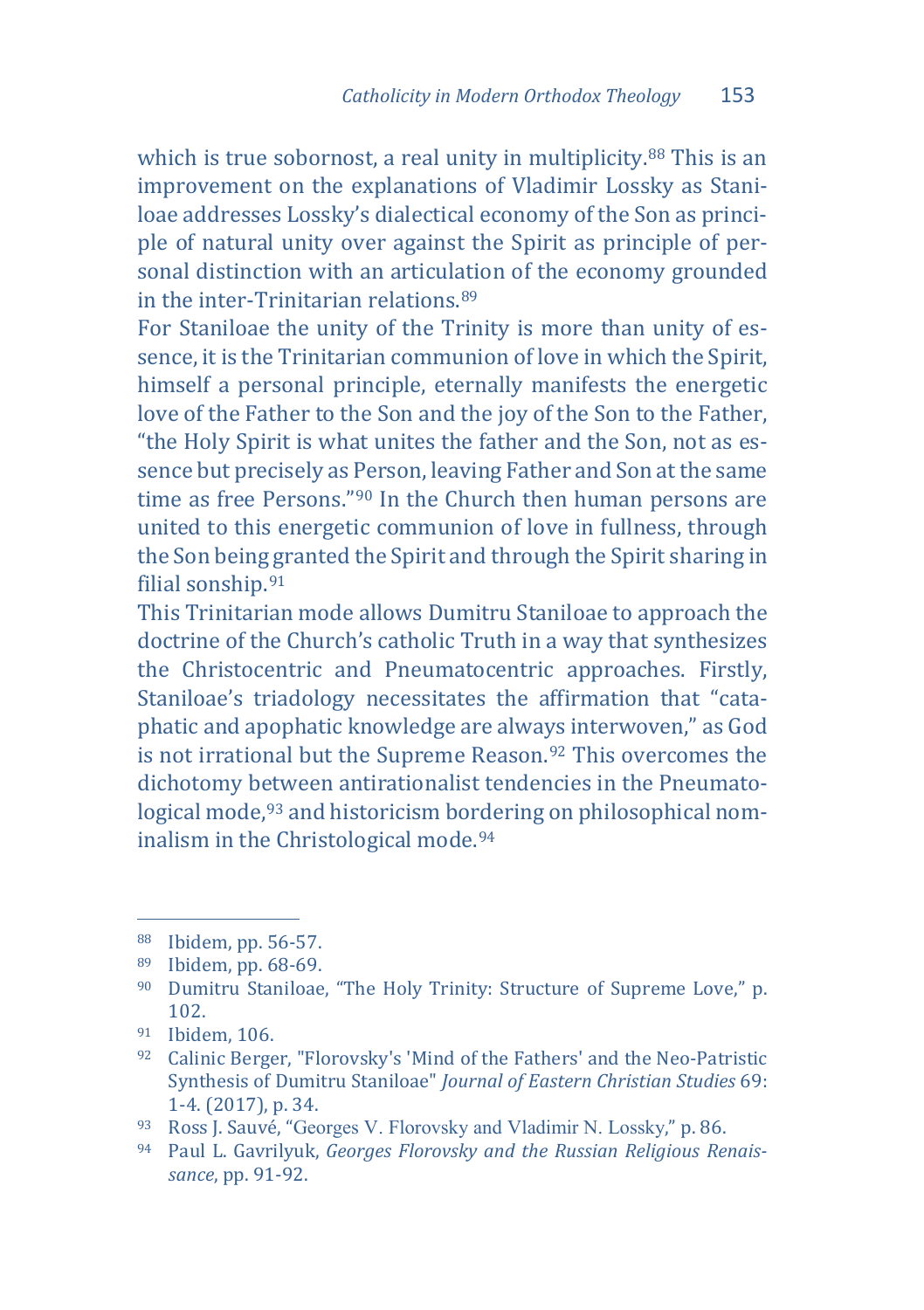Secondly, it refines the understanding of how the Church possesses catholic Truth, catholicity being virtually identical with Orthodoxy[.95](#page-18-0) For Staniloae it is Christ who possesses fullness of Truth and the Chu[rc](#page-18-1)h is infallible not only in its ontological connection to Christ,96 but also in its continual subservience to Christ who is, as Calinic Berger explains, its guide and teacher distinct from itself.[97](#page-18-2) This is a clear articulation of how the Church is Christ's Body yet not subsumed into his identity based on the Palamite doctrine of the divine energies, Christ and the Church remaining distinct in energetic communion,[98](#page-18-3) and strengthens the theological understanding of the Church's historic yet charismatic catholic tradition.[99](#page-18-4)

Thus, the Trinitarian mode synthesizes the Christological and Pneumatological approaches, and Orthodox theology going forward must recognize a successful Trinitarian ecclesiological synthesis has been achieved and commit to theologizing from this perspective.

# **3 Ecclesial and Personal Catholicity**

## *3.1 Tradition of the Fathers*

While the neopatristic theologians may have differed in relating catholicity to Christology or Pneumatology, they were remarkably united in their understanding of catholicity in relation to the history of the Church, the defining of the Church's fullness of Truth in council (sobor). Through ecumenical councils the Church universally defines dogma, eternal truths in historic formulae which have "limitless capacity to adapt to the infinitely

<span id="page-18-0"></span><sup>&</sup>lt;sup>95</sup> Dumitru Staniloae, The Experience of God Vol. 4, p. 82.

<span id="page-18-1"></span><sup>&</sup>lt;sup>96</sup> Dumitru Staniloae, *The Experience of God Vol. 1*. (Brooklyn, NY: Holy Cross Orthodoxy Press, 2012), p. 64.

<span id="page-18-2"></span><sup>&</sup>lt;sup>97</sup> Calinic Berger, "Does the Eucharist Make the Church?," pp. 41-42.<br><sup>98</sup> Dumitru Staniloae, *The Experience of God Vol. 4*, pp. 59-60.<br><sup>99</sup> Calinic Berger, "Does the Eucharist Make the Church?," p. 42.

<span id="page-18-3"></span>

<span id="page-18-4"></span>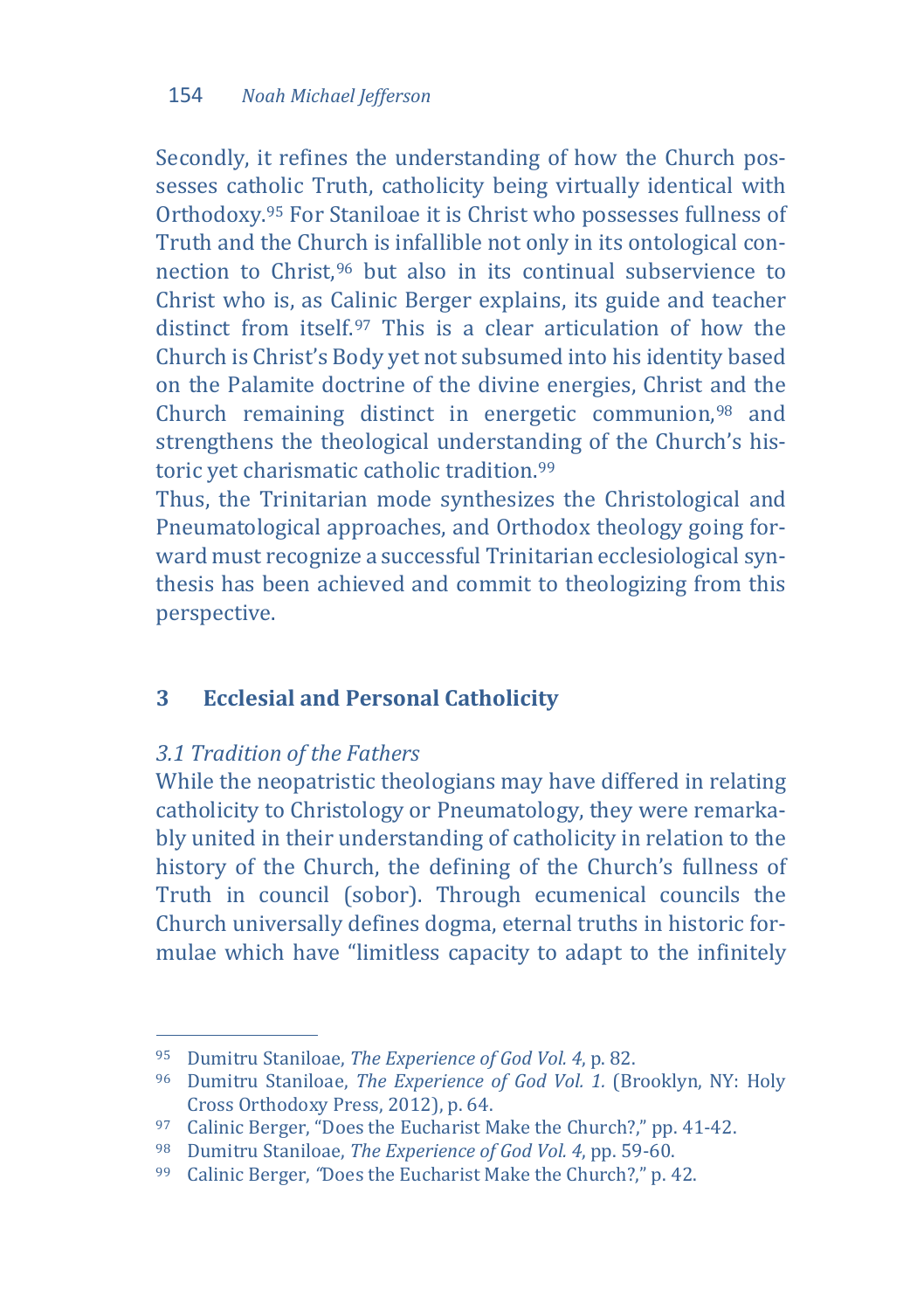variable situations of human life,"[100](#page-19-0) making dogmatic clarification and development in language possible while also affirming that the eternal dogmatic Truth is not subject to "lack of fullness of Revelation, nor the necessity of adding to it anything whatever."[101](#page-19-1) However, ecumenical councils were understood not as constituting catholicity but manifesting it, "the universal Church's synodality is manifested in the ecumenical Council," because there is no higher order than the episcopacy.[102](#page-19-2) "It is only in the episcopate that the Church has its catholic witness" because in the bishop the local Church is united with all others by their bishops in apostolic succession not only of ordination but in apostolic tradition, which the bishops witness to in their definitions.[103](#page-19-3) Georges Florovsky is adamant that the episcopal magisterium is one of witness to the truth not creative of it, thus not only must the bishop in his own person partake and witness to the Church's lived experience but must follow "those individuals who (…) are granted the gift of expressing this catholic consciousness."[104](#page-19-4) There is a reciprocal relationship between the episcopal magisterium and Orthodox persons existing within the Church's catholic fullness. The charismatic order of the hierarchy is to witness definitively to the catholic truth as handed down from catholic persons, and this witness prepares persons in the Church to attain catholicity and thus manifest the truth to which the Church in council will witness, "the hierarchy not only

<span id="page-19-0"></span>j <sup>100</sup> Dumitru Staniloae, "The Theological Foundations of Hierarchy and Synodality" *Orthodox Synaxis,* 1970. https://orthodoxsynaxis.org/2020/02/03/dumitru-staniloae-the-theological-foundations-of-hierarchy-and-synodality/.<br><sup>101</sup> Vladimir Lossky, "Tradition and Traditions," p. 151.

<span id="page-19-2"></span><span id="page-19-1"></span><sup>&</sup>lt;sup>102</sup> Dumitru Staniloae, "The Theological Foundations of Hierarchy and Syn-odality."

<span id="page-19-3"></span><sup>&</sup>lt;sup>103</sup> Georges Florovsky, *The Body of the Living Christ*, pp. 80-81.<br><sup>104</sup> Georges Florovsky, "Breaks and Links," p. 166.

<span id="page-19-4"></span>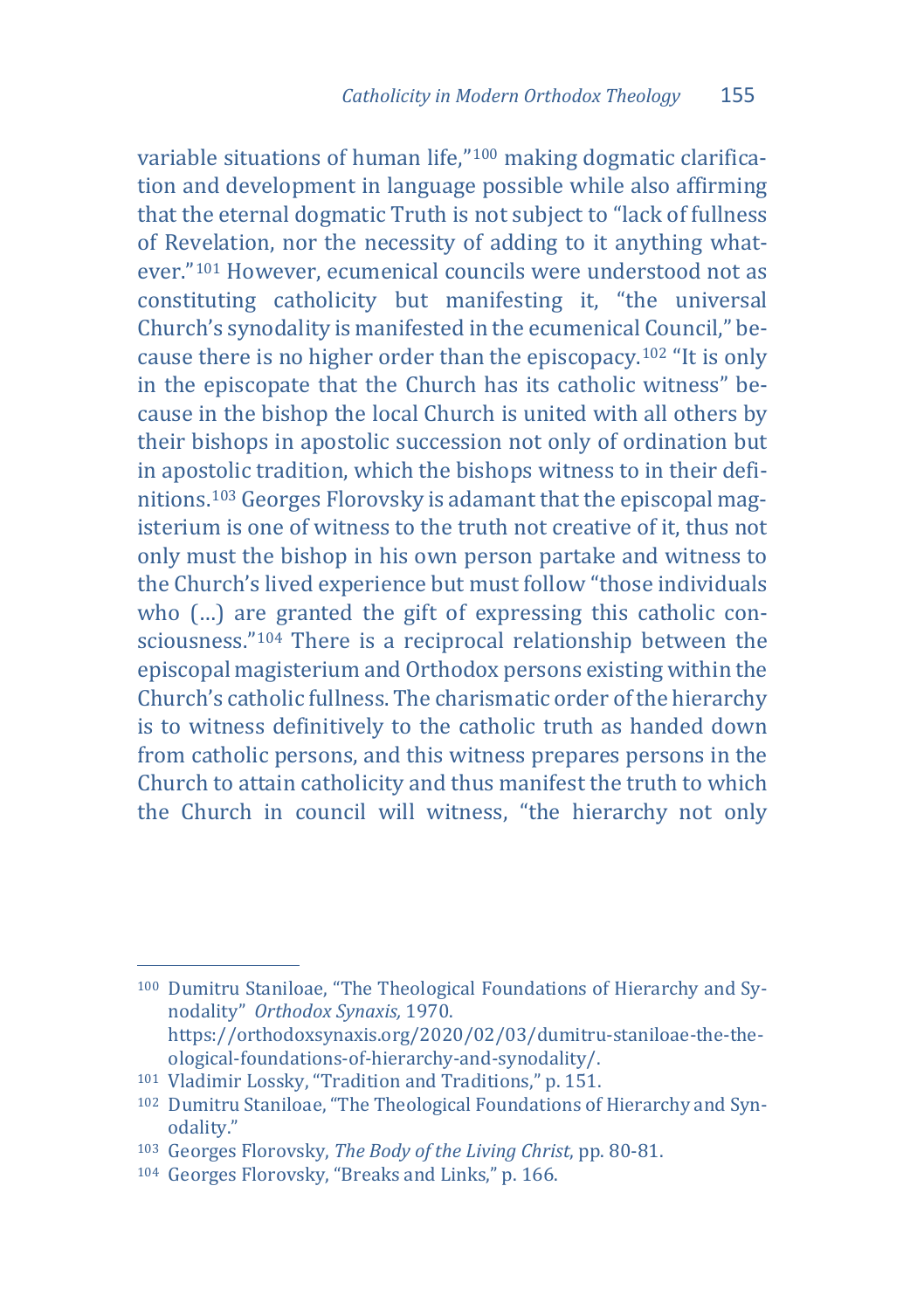teaches the faithful, but also learns from them.["105](#page-20-0) This interpersonal communion is what Florovsky explains as the Church's creative productivity in opposition to "pretentious assertions of prophetic freedom" such as believing freedom equates to opposition to religious norms.[106](#page-20-1)

The Church is thus catholic in its possession of and potential manifestation of the truth at every level, from the episcopacy to the laity, and this understanding of the neopatristic theologians was formed according to and explains doctrinally the reality of the Church's dogmatic tradition through history. As Georges Florovsky poignantly noted throughout his works, the ecumenical councils of the Church proclaim persons authoritative, "it was the faith of St. Cyril and of St. Celestine that was established (…) it was the faith of St. Cyril and of St. Leo that was recognized."[107](#page-20-2) The doctrine of catholicity thus forces us to view the history of the Church in its councils and dogmas and in the persons of its fathers as expressing fullness of truth, as authoritative. This does not do away with historical nuance and a critical attitude because history contains breaks and links, but our approach to these dilemmas must come from our own "theologizing within the medium of sobornost."[108](#page-20-3) Vladimir Lossky explains that the Church in council, whether ecumenical or local, can say just what was said in the first ever council "it has seemed good to the Holy Spirit and to us (Acts 15:28)" because of its catholicity and, as catholicity is the goal and medium from within which our theology must be done, individual theologians in the Church must strive to be able to say with St Basil "whosoever is not with me is not with the Truth."[109](#page-20-4)

<span id="page-20-0"></span>j <sup>105</sup> Dumitru Staniloae, "The Theological Foundations of Hierarchy and Synodality."<br><sup>106</sup> Georges Florovsky, "Breaks and Links," p. 167.<br><sup>107</sup> Georges Florovsky, *The Body of the Living Christ*, p. 79.<br><sup>108</sup> Georges Florovsky, "Breaks and Links," p. 167.

<span id="page-20-1"></span>

<span id="page-20-2"></span>

<span id="page-20-4"></span><span id="page-20-3"></span><sup>109</sup> Vladimir Lossky, "Concerning the Third Mark of the Church: Catholicity," p. 180.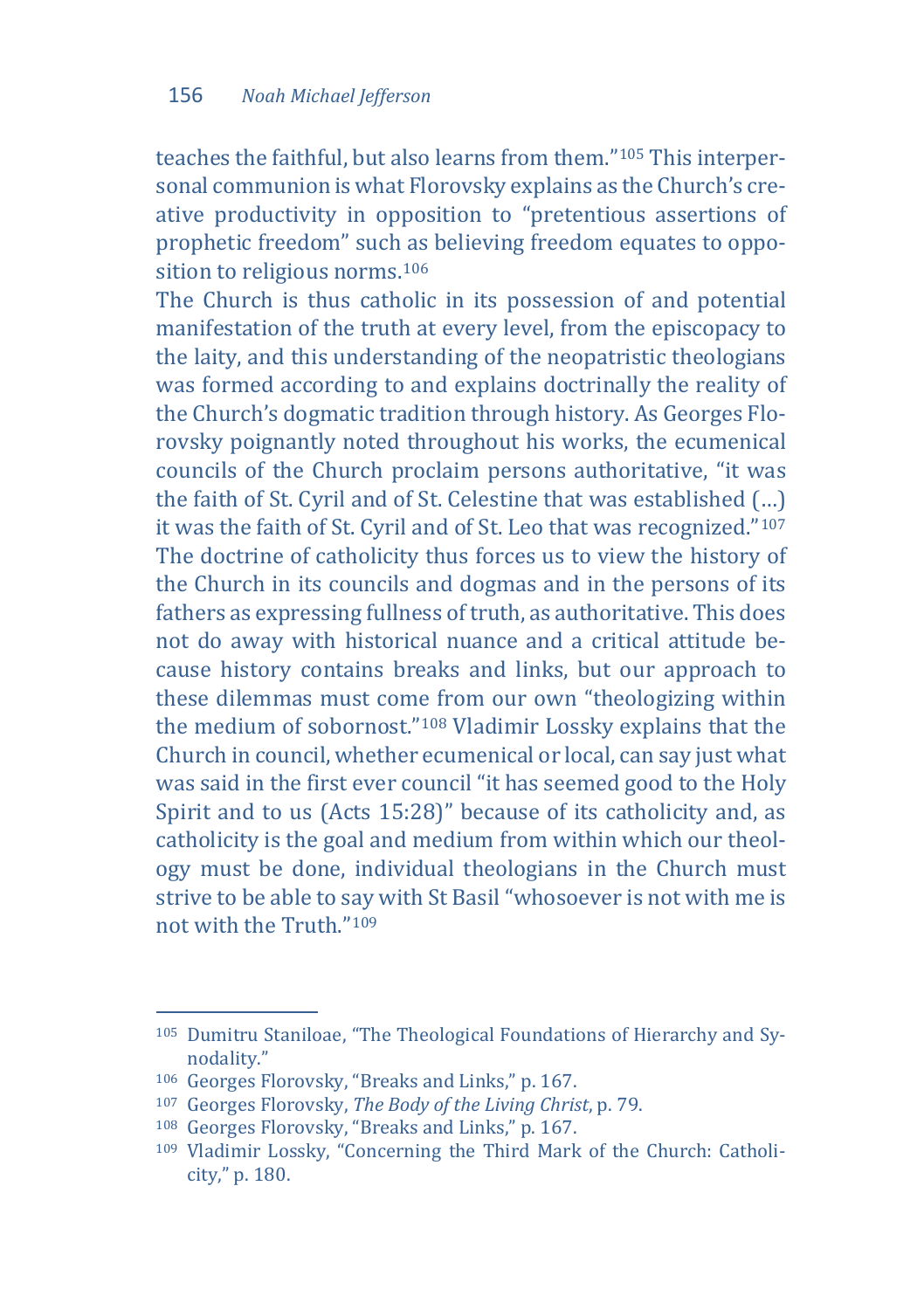### *3.2 Catholicity and the Transformed Mind*

How is this catholicity to be attained by persons? For Georges Florovsky catholicity is attained through an ecclesial catholic transformation brought about by participation in the Church's worshipping life, ascetic effort, and self-renunciation in humility to the guidance of the fathers.[110](#page-21-0) Far from being mere slogans, Florovsky's epistemology of catholic transformation is firstly based on the belief that in the life of the Church, and especially in its Liturgy,[111](#page-21-1) the believer experiences in a way akin to "visionlike apprehension"[112](#page-21-2) the truth of the divine communion in his very being united with all believers of every age. Secondly, this experience and ontological reality is actualized in personal communion, not negating individuality but in humility submitting to the personal witness of the Church and so becoming capable in one's own person of embodying and expressing the truth believed by all[.113](#page-21-3) In short it is to live in tradition and "tradition is the Church itself in its catholic existence."[114](#page-21-4) The late Matthew Baker explains that for Florovsky this was put into practice by studying the fathers' historical witness from proclamation to polemic to doctrinal definition, focusing on the foundational questions of their theology to assimilate their theological spirit to express Orthodoxy in every age.[115](#page-21-5) The "perennial principles of Christian philosophy"[116](#page-21-6) are thus attained by persons in a communion which is both historical and transcends history, and

<span id="page-21-0"></span>j <sup>110</sup> Paul L. Gavrilyuk, *Georges Florovsky and the Russian Religious Renaissance*, p. 228. 111 Georges Florovsky, "The Worshipping Church," p. 344. 112 Paul L. Gavrilyuk, *Georges Florovsky and the Russian Religious Renais-*

<span id="page-21-1"></span>

<span id="page-21-2"></span>*sance*, p. 228.<br><sup>113</sup> Georges Florovsky. "Breaks and Links." pp. 166-167.

<span id="page-21-3"></span>

<span id="page-21-5"></span><span id="page-21-4"></span><sup>&</sup>lt;sup>114</sup> Georges Florovsky, *The Body of the Living Christ*, p. 68.<br><sup>115</sup> Matthew Baker, "«'Theology Reasons' – in History: Neo-Patristic Synthesis and the Renewal of Theological Rationality»" *Θεολογία,* 81: 4.

<span id="page-21-6"></span><sup>116</sup> Ibidem, pp. 99-102.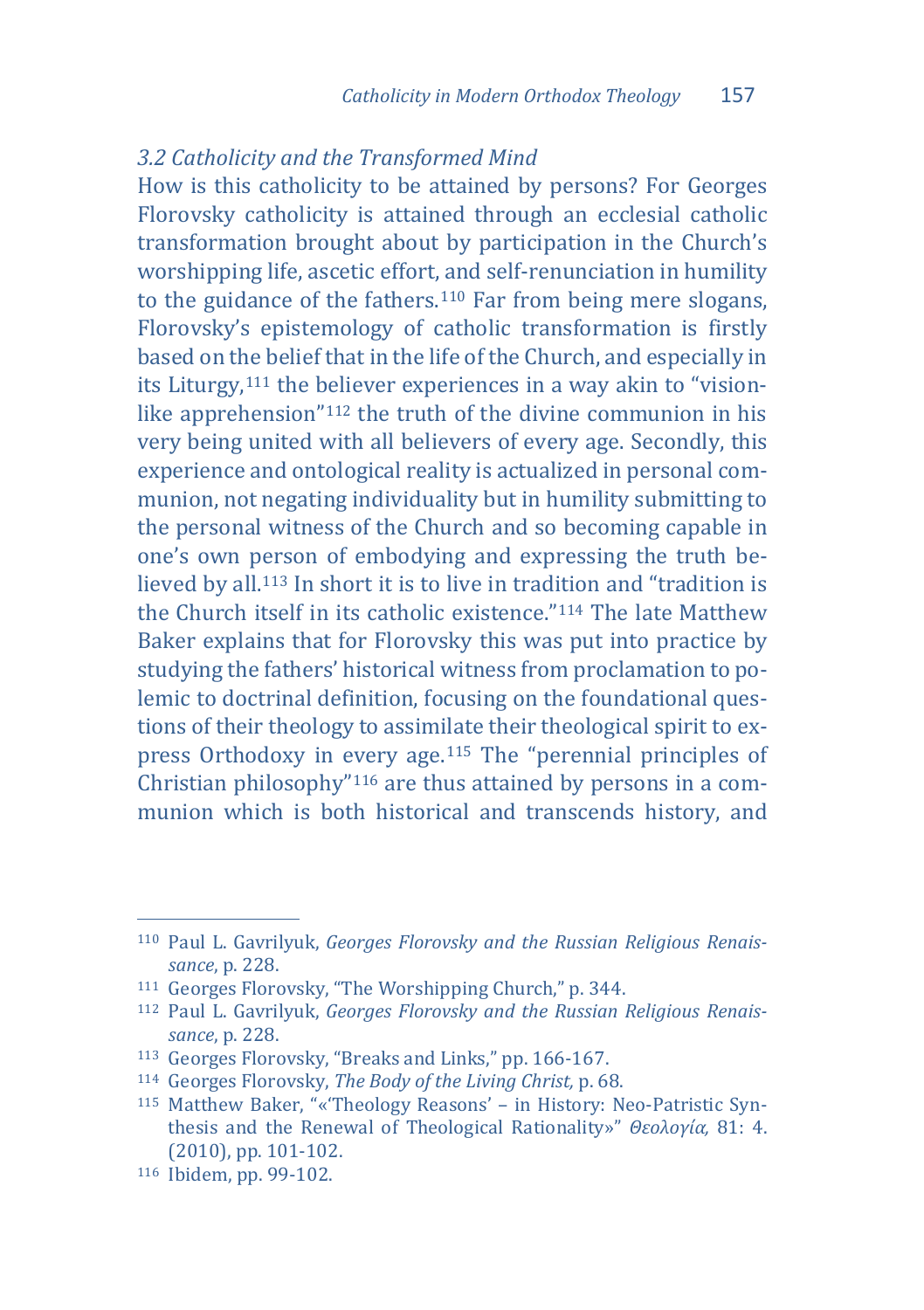catholicity is demonstrated to be necessarily conscious and active by the Church's very historic character.

The historic aspect cannot be divorced from personal spiritual catholicity even according to Vladimir Lossky who states regarding catholicity "herein is the invincible force of the fathers."[117](#page-22-0) Lossky undoubtedly shares Florovsky's belief in the authoritative and catholic fullness of the Church in its fathers and councils of all ages, and while differing in his focus and emphases his views are complementary to Florovsky's. In his famous article "Tradition and Traditions,"[118](#page-22-1) Lossky distinguishes between tra-dition as the oral and written traditions<sup>[119](#page-22-2)</sup> and Tradition as the principle or mode of knowledge by which the eternal truth is received and participated in the Holy Spirit.[120](#page-22-3) "Tradition" is linked to personal catholicity as Lossky states "Tradition is… the condition of the Church having an infallible consciousness, but it is not a mechanism which will infallibly make known the Truth outside and above the consciousness of individuals."[121](#page-22-4) In every age "the Church gives to its members the faculty of knowing the Truth in a fullness that the world cannot contain"[122](#page-22-5) and this principle of knowledge is its mysticism, "the means of our union with God (…) Christian dogma unfolds itself about this mystical centre."[123](#page-22-6) The witness of the father's and dogma is thus indispensable as the "intelligible instrument," "external limit" and "narrow door" which lead to the transcendent Truth, and it is from within this

<span id="page-22-0"></span>j <sup>117</sup> Vladimir Lossky, "Concerning the Third Mark of the Church: Catholicity," p. 180.

<span id="page-22-1"></span><sup>118</sup> In this article we have followed Lossky's convention, designating by capital "T" Tradition as the mode of knowledge of the Church in communion with God, and by lower-case "t" tradition we refer to the Church's historical tradition including its oral and written aspects. "Tra-

<span id="page-22-3"></span><span id="page-22-2"></span><sup>&</sup>lt;sup>119</sup> Vladimir Lossky, "Tradition and Traditions," pp. 143, 147-148, 165.<br><sup>120</sup> Ibidem, pp. 153-154.<br><sup>121</sup> Ibidem, p. 155.<br><sup>122</sup> Ibidem, 161.<br><sup>123</sup> Vladimir Lossky, *The Mystical Theology of the Eastern Church*, p. 10.

<span id="page-22-4"></span>

<span id="page-22-5"></span>

<span id="page-22-6"></span>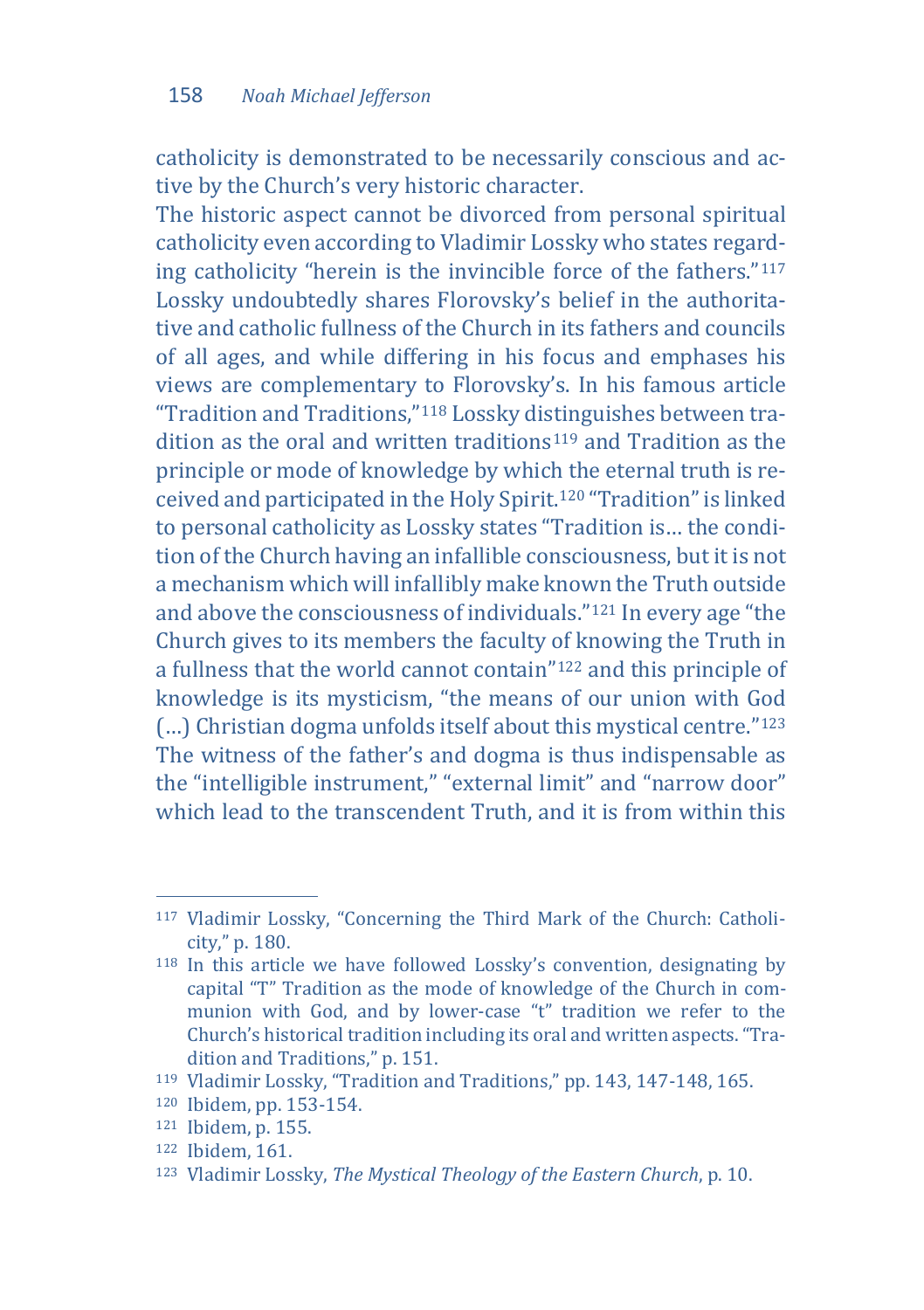Tradition of Truth that the dogmas are understood catholically and new expressions of the Truth (though in continuity of spirit with tradition) are possible.<sup>[124](#page-23-0)</sup>

Lossky is clear that catholicity cannot be equated with holiness but catholicity is necessary for becoming a saint because "a catholic is one who surpasses the individual (…) who mysteriously identifies himself with the whole and constitutes himself a witness of the Truth in the name of the Church."[125](#page-23-1) Lossky as a theologian thus focuses on the mystical experience needed for and discovered in the depths of the Church's life which brings about catholic transformation, and according to him these depths are the Holy Spirit himself and the Tradition by which catholicity is attained is the apophatic way.[126](#page-23-2)

# *3.3 Theanthropic Truth and Creation*

Catholicity must also have a metaphysical or cosmic significance as the fullness of the truth of all things. The Sophiologists began from this cosmic perspective but the monistic tendencies of their systems tended towards determinism on the paradigmatic level,[127](#page-23-3) thus for Vladimir Soloviev the Church became the natural progression of the cosmos realizing its fullness much as "the appearance (…) of the second Adam, was not any more incomprehensible than the appearance (…) of the first Adam."[128](#page-23-4) Ross Sauvé's description of utopian determinism captures the unfortunate result well, "the subject of utopian progress cannot be any

<span id="page-23-0"></span><sup>&</sup>lt;sup>124</sup> Vladimir Lossky, "Tradition and Traditions," p. 162.

<span id="page-23-2"></span><span id="page-23-1"></span><sup>&</sup>lt;sup>125</sup> Ibidem, p. 180.<br><sup>126</sup> Vladimir Lossky, *The Mystical Theology of the Eastern Church*, pp. 238-<br>239.

<span id="page-23-3"></span><sup>&</sup>lt;sup>127</sup> Brandon Gallaher, "Antinomism, Trinity and the Challenge of Solov'ëvan Pantheism in the Theology of Sergij Bulgakov" *Studies in East European* 

<span id="page-23-4"></span><sup>&</sup>lt;sup>128</sup> Vladimir Soloviev, *Lectures on Godmanhood.* (London: Dennis Dobson, 1948), p. 194.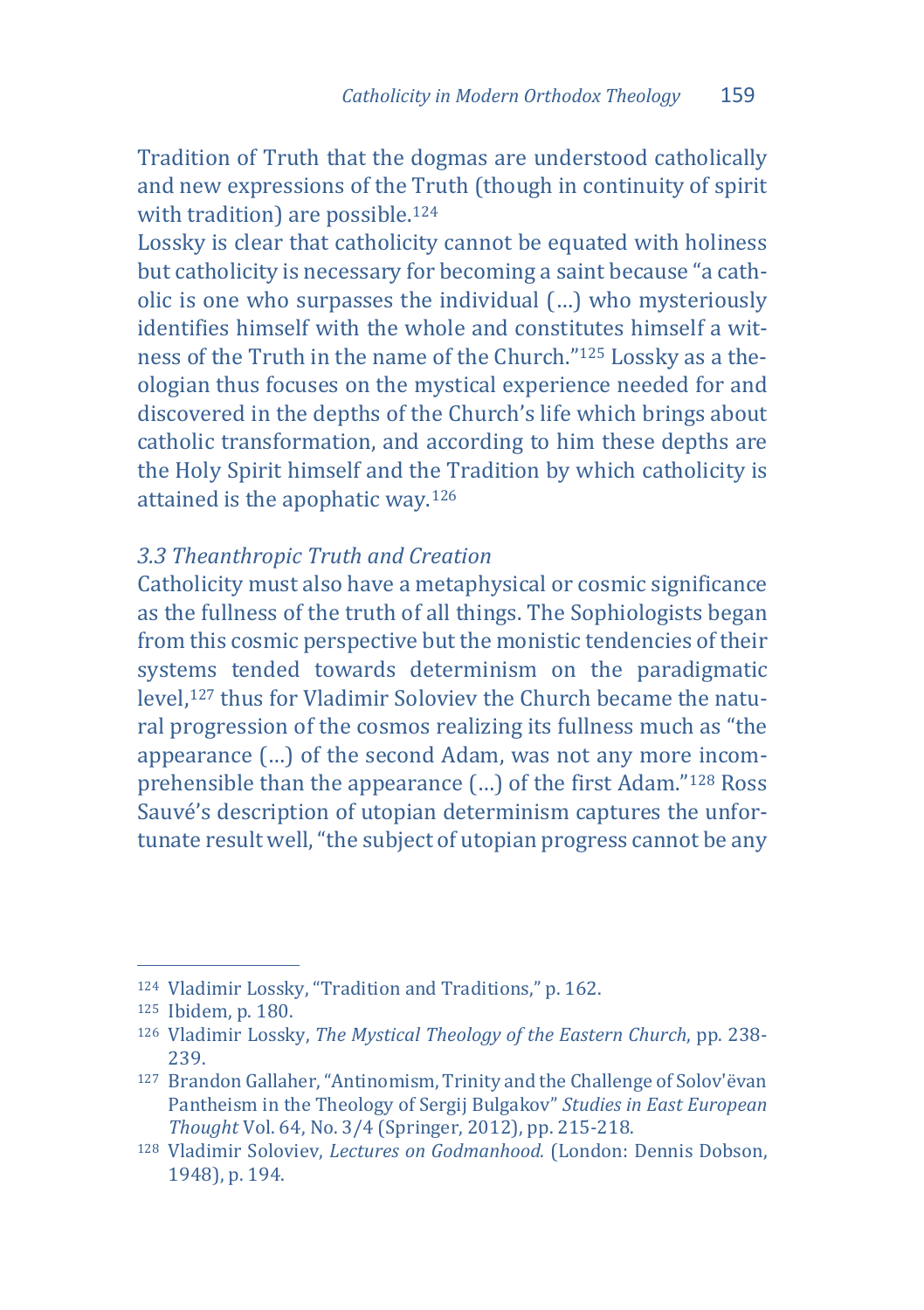one individual event or act, but only the 'universal organism' exists as subject progressing to its end."[129](#page-24-0) The neopatristic theologians, avoiding such monistic tendencies, argued that the subjects of the Church's development and indeed the development of all creation are free persons in communion with the supreme personal reality of the Trinity, "for contact with supreme person or with the supreme truth cannot take place without a free opening towards him."[130](#page-24-1)

The universe is indeed intelligible and is kept in being according to the divine reasons but these prototypes or divine reasons are not merged with but are rather the pattern after which free persons distinct from God by nature are created, and thus in human persons "the task of creation is not limited to development or to realizing its natural talents" but is found to be deification in per-sonal communion.<sup>[131](#page-24-2)</sup> The universe is made as the intelligible ground for personal communion between God and man and is indeed to be recapitulated in man,[132](#page-24-3) thus all of its truths and forms of knowledge are to be found in fullness in the Church.

Catholicity thus entails that in the Church all knowledge finds foundation in the Truth as it is united to God. As all truth and meaning is ultimately found in the personal God<sup>133</sup> then it must be understood that all human reasoning to arrive at truth must be grounded in the personally revealed God as well, as Dumitru Staniloae explains that it was only by divine revelation that knowledge of God was preserved prior to the Incarnation.[134](#page-24-5) In the Church this grounding of all truth is possible as partial revelation is fulfilled:

The Church no longer experiences the pressure of revelation as a series of acts through which essential new contents are

<span id="page-24-1"></span><span id="page-24-0"></span><sup>&</sup>lt;sup>129</sup> Ross J. Sauvé, "Georges V. Florovsky and Vladimir N. Lossky," p. 114.

<span id="page-24-3"></span><span id="page-24-2"></span>

<sup>&</sup>lt;sup>130</sup> Dumitru Staniloae, *The Experience of God Vol.* 1, p. 62.<br><sup>131</sup> Georges Florovsky, "Creation and Createdness," p. 60.<br><sup>132</sup> Dumitru Staniloae, *The Experience of God Vol.* 1, pp. 10-11.<br><sup>133</sup> Ibidem, p. 62.

<span id="page-24-4"></span>

<span id="page-24-5"></span>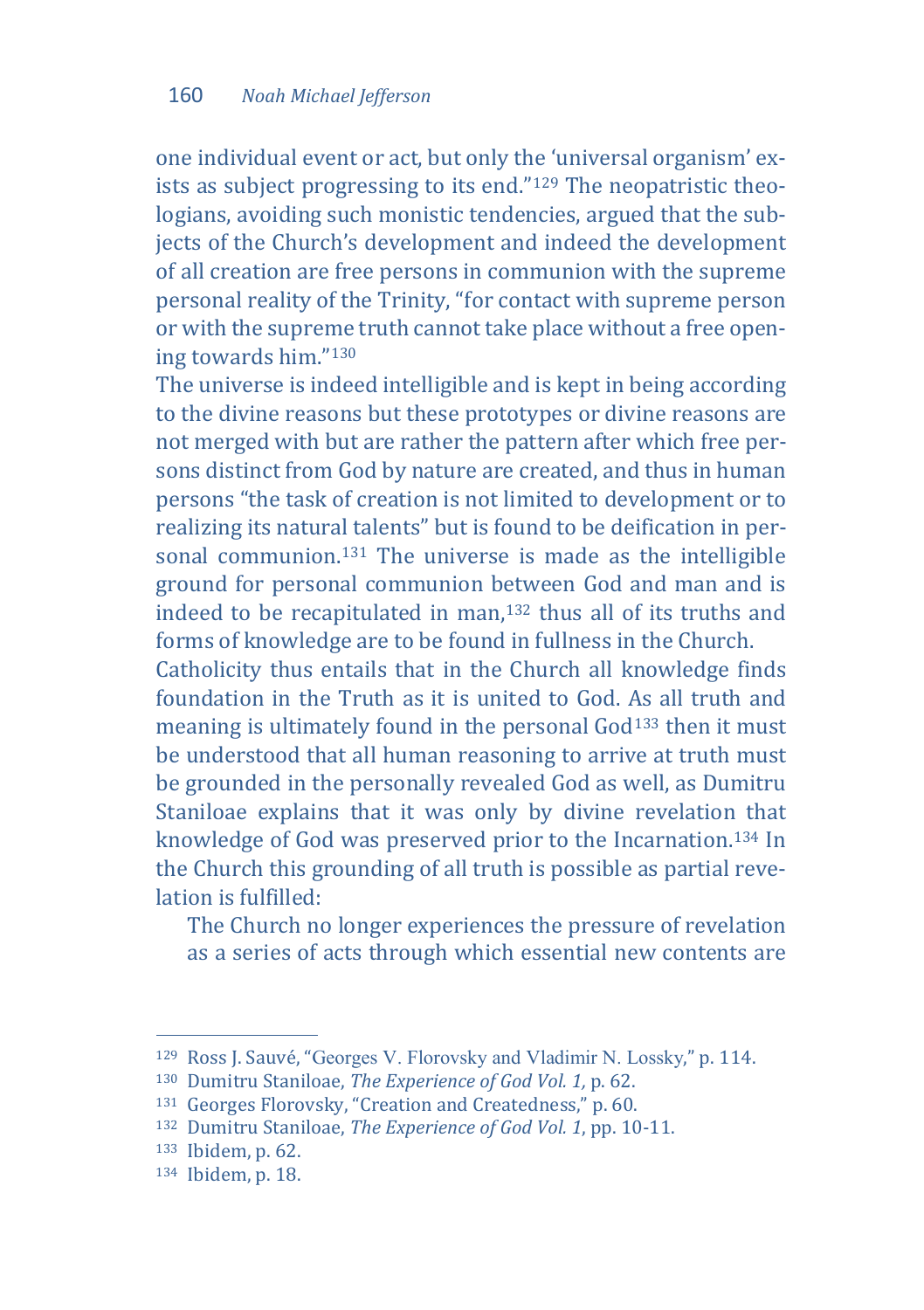communicated to her. Rather, she experiences the pressure of revelation as a continuous act through which the same Christ is ceaselessly present in her midst with all his treasures of grace and truth. This consciousness is a sensitivity main-tained in the Church by the Holy Spirit.<sup>[135](#page-25-0)</sup>

Firstly then the Church's catholicity ontologically encompasses in itself the fullness of all ontological truth, created and uncreated, for it is in light of the supernatural that the created is known in fullness, "when this knowledge 'is joined with faith, becoming one with her (…). This knowledge is then fulfilled by faith and receives the power to 'rise to the heights;' to perceive him who is beyond all perception."<sup>[136](#page-25-1)</sup>

Secondly, the Church's tradition in which natural knowledge is united with supernatural in the light of divine revelation and the communion of the Church becomes the worldview and paradigm from within which all reason must take place and look to as its presuppositional foundation, "supernatural revelation has thus given clarity and certainty to natural faith.["137](#page-25-2)

Understanding this it is possible to describe the Church in light of its dogmas and doctrines as a system, and as Staniloae explains this is no system based upon mere abstract ideas but is

"the living unity of Christ, the person in whom there is united, and who himself unites, divinity and creation… as system, universally comprehensive [But]… through freedom, the system is continually and actually open to what is new."[138](#page-25-3)

<span id="page-25-0"></span>j <sup>135</sup> Ibidem, p. 64.

<span id="page-25-2"></span><span id="page-25-1"></span><sup>136</sup> Justin Popovich, *Orthodox Faith & Life in Christ*, p. 143. 137 Dumitru Staniloae, *The Experience of God Vol. 1*, p. 19. 138 Ibidem, p. 66.

<span id="page-25-3"></span>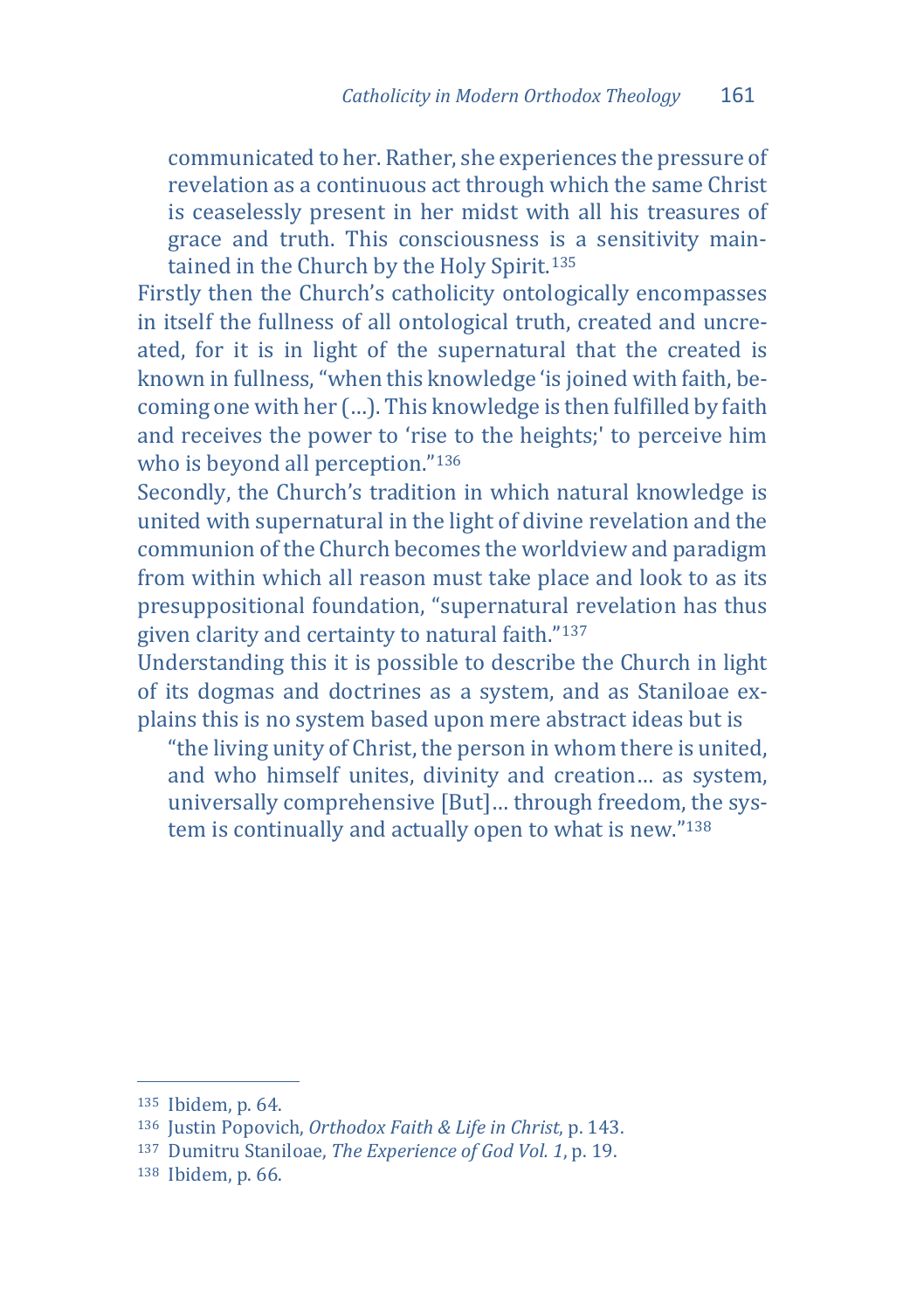# **4 The Necessity of Catholicity to the Nature of the Church**

# *4.1 One, Holy and Apostolic*

In light of all that has been said, it is evident that the theology of catholicity is integral to the Orthodox theology of the Church, and indeed catholicity is the primary attribute of the Church listed in the Nicene Creed, underpinning oneness, holiness and apostolicity. The Church is one according to St Justin Popovich because "the partition, the division, of the Church is ontologically and essentially impossible.["139](#page-26-0) Even Georges Florovsky, who believed vestiges of ecclesiality existed among the separated faith communities, identified Orthodoxy as the only true Church, alone the *Una Sancta*.[140](#page-26-1) This is because the Church's unity is qualitative, is catholic, ontologically by the indwelling of the Trinity in the Body of Christ and personally, in the living preservation of sacramental and doctrinal unity by the episcopate and laity in love. If vestiges of ecclesiality exist outside the One Church it is not an ontological division but the Church working in them in expectation of returning them to the oneness which exists only in catholic fullness and living unity.[141](#page-26-2) The Church is one because there is one catholic Body, "one unique theanthropic organism in all worlds."[142](#page-26-3)

The Church is Holy also because it is catholic. These ecclesial attributes must not be confused as this would lead to Montanism; however holiness is not achievable outside catholicity[.143](#page-26-4) The Church is holy because "holiness is an attribute of God" and as the Body of Christ the Church is filled with all holiness.[144](#page-26-5) This

<span id="page-26-0"></span>j <sup>139</sup> Justin Popovich, *The Orthodox Church and Ecumenism,* trans. Benjamin

<span id="page-26-1"></span>Emmanuel Stanley. (Birmingham, AL: Lazarica Press, 2000), p. 48.<br><sup>140</sup> Georges Florovsky, "Confessional Loyalty in the Ecumenical Move-<br>ment." p. 285.

<span id="page-26-2"></span>

<span id="page-26-4"></span><span id="page-26-3"></span>

<sup>&</sup>lt;sup>141</sup> Georges Florovsky, "The Limits of the Church," pp. 254-255.<br><sup>142</sup> Justin Popovich, *The Orthodox Church and Ecumenism*, p. 47.<br><sup>143</sup> Vladimir Lossky, "Concerning the Third Mark of the Church: Catholic-<br>ity," p. 176.

<span id="page-26-5"></span><sup>144</sup> Dumitru Staniloae, *The Experience of God Vol. 4*, p. 69.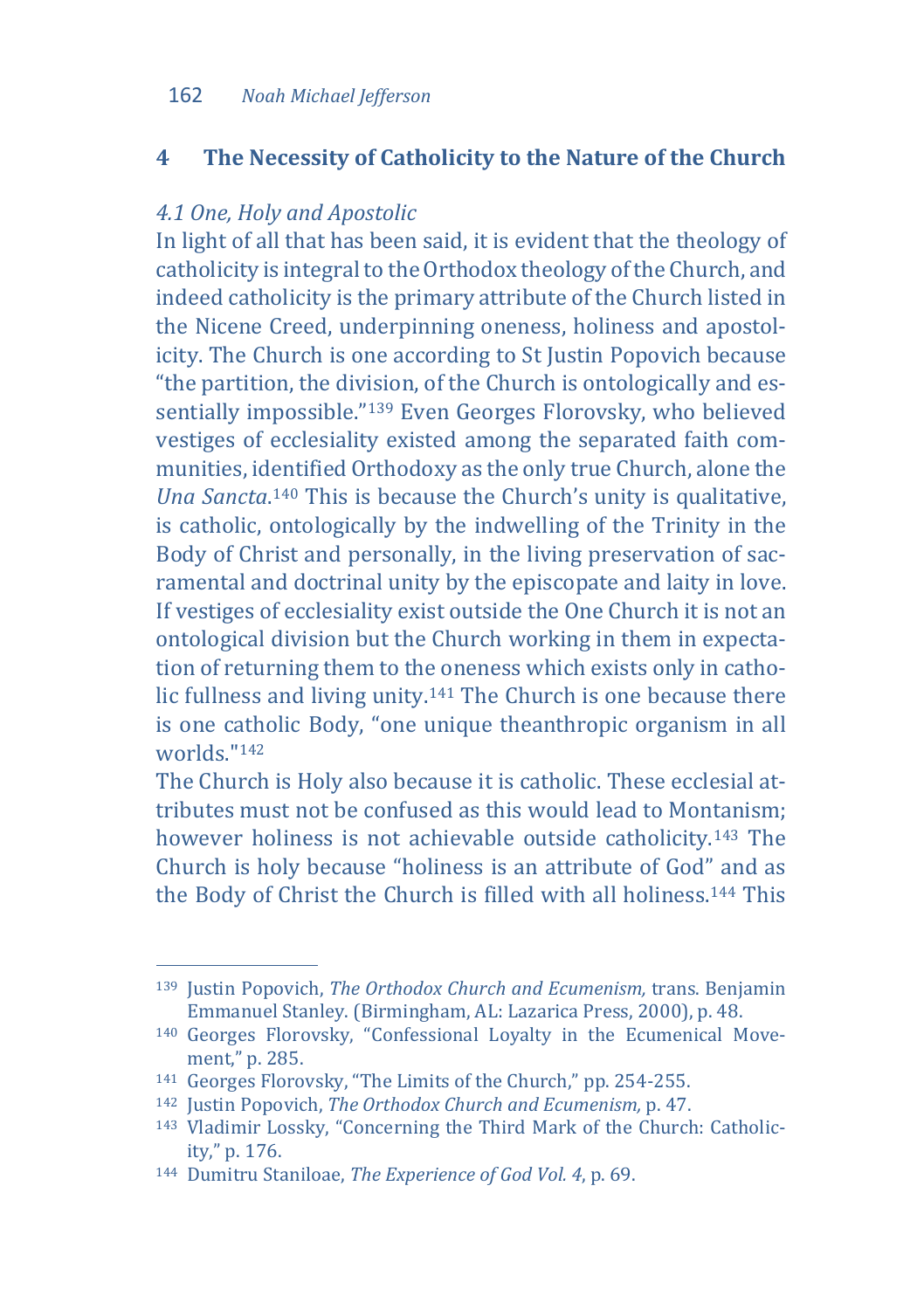holiness is primarily divine living, energy not essence, and is participated in through personal relationship with the Holy Trinity.[145](#page-27-0)

The Church is therefore called holy in both an ontological sense, as the environment of sanctification bearing all sacraments, and in a personal sense as the living interpersonal communion of deification, "everything in it is holy (…) all that it has."[146](#page-27-1) Vladimir Lossky states it is impossible to imagine the Church without holiness "the source and the end of her existence," and it is likewise impossible to imagine her as holy without catholicity, without unity in plurality, without truth which would result in "an unconscious holiness, a lightless path towards sanctification, in the darkness of not knowing what grace is."[147](#page-27-2)

Apostolicity likewise exists in and is a manifestation of catholic existence. Lossky states that the apostolic charism of the hierarchy is an objective state, the unchanging structure of the Church.[148](#page-27-3) We have discussed how this structure of the hierarchy in apostolic succession is related to Catholicity, and now it is apropos to state that the Church is apostolic not only by ordained succession but by its founding upon the apostles and continued preservation of their same faith. "We appeal to the apostles, and not just an abstract 'apostolicity'"[149](#page-27-4) because it is the apostles who in history were given the fullness of Truth, the apostolic deposit, and were "the first god-men through grace."[150](#page-27-5) The Church is apostolic not by slavishly adhering to the expressions of the apostles alone, but by a living fidelity to their message and theanthropic spirit, preserved in the catholic communion by which

<span id="page-27-0"></span><sup>145</sup> Ibidem, p. 72.

<span id="page-27-2"></span><span id="page-27-1"></span><sup>&</sup>lt;sup>146</sup> Justin Popovich, *The Orthodox Church and Ecumenism*, p. 49.<br><sup>147</sup> Vladimir Lossky, "Concerning the Third Mark of the Church: Catholi-<br>city." pp. 171-172.

<span id="page-27-3"></span><sup>&</sup>lt;sup>148</sup> Vladimir Lossky, *The Mystical Theology of the Eastern Church*, p. 187.<br><sup>149</sup> Georges Florovsky, "Saint Gregory Palamas and the Tradition of the

<span id="page-27-4"></span>Fathers," p. 223.

<span id="page-27-5"></span><sup>150</sup> Justin Popovich, *The Orthodox Church and Ecumenism*, p. 51.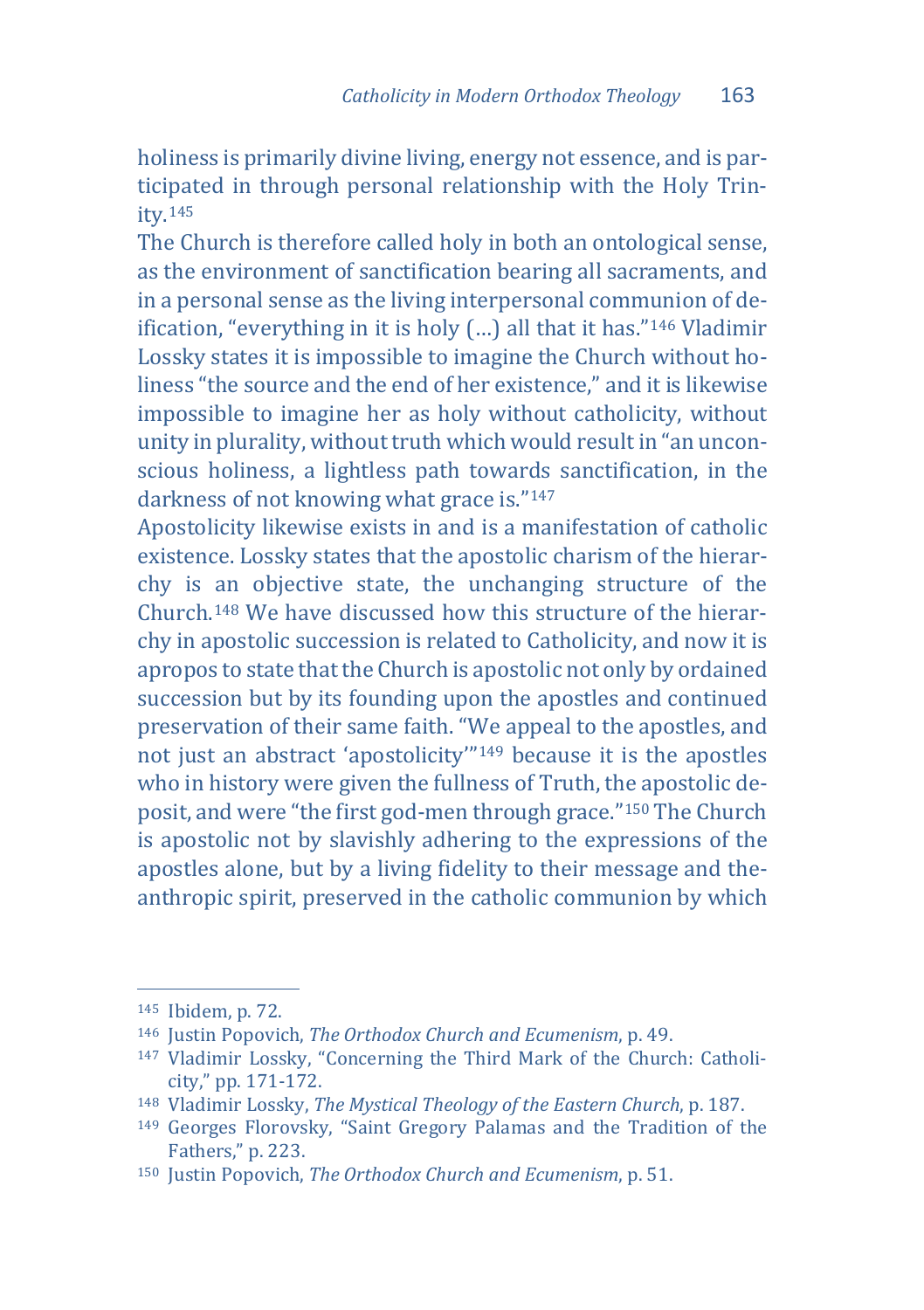the apostles are "here on earth, linked with the whole theanthropic eternity of Christ."[151](#page-28-0) The Church is apostolic because the apostles themselves are not distant but ever present, themselves and in the holy fathers.[152](#page-28-1)

## *4.2 Orthodoxy from Catholicity*

There is another attribute of the Church deriving from the four attributes of the Nicene Creed, Orthodoxy, in Russian *Pravoslavie*, meaning correct belief and right worship. These two aspects of "Orthodoxy" cannot be separated from one another as according to Sergius Bulgakov "the *lex orandi* in the largest sense is the *lex credendi* (...) the altar and the theologian's cell (...) must be conjoined."[153](#page-28-2) For Georges Florovsky it is in the worship of the Church and pre-eminently in the eucharist that the Church is realized catholically, not only in the fullness of the Church under the bishop in sobornost with all bishops, but in the prayer of all Orthodox living and dead, "the Eucharistic mentioning of the living and the departed means the confirming of each individuality in the united and catholic body of the Church."[154](#page-28-3)

In the anamnesis of worship the historical is not left behind but is made actually present, the horizontal retains its nature while becoming the vertical, and in the communion of prayer the Church is united in one body while retaining personal distinction[.155](#page-28-4) This is possible because the Church worships in the fullness of the Spirit, an ontological fullness experienced in personal communion, and also because of its fullness of truth. The Church's worship follows the command of Christ, "they that worship him must worship him in spirit and in truth (Jn 4:24)."

<span id="page-28-0"></span><sup>151</sup> Ibidem.

<span id="page-28-2"></span><span id="page-28-1"></span><sup>&</sup>lt;sup>152</sup> Ibidem, p. 52.<br><sup>153</sup> Sergius Bulgakov, "Dogma and Dogmatic Theology," pp. 68-69.<br><sup>154</sup> Dobromir Dimitrov, "The Eucharist as the realization of the catholicity

<span id="page-28-3"></span>of the Church according to Protopresbyter Georges Florovsky" *Sourozh,* 

<span id="page-28-4"></span><sup>&</sup>lt;sup>155</sup> Georges Florovsky, "The Worshipping Church," pp. 340-344.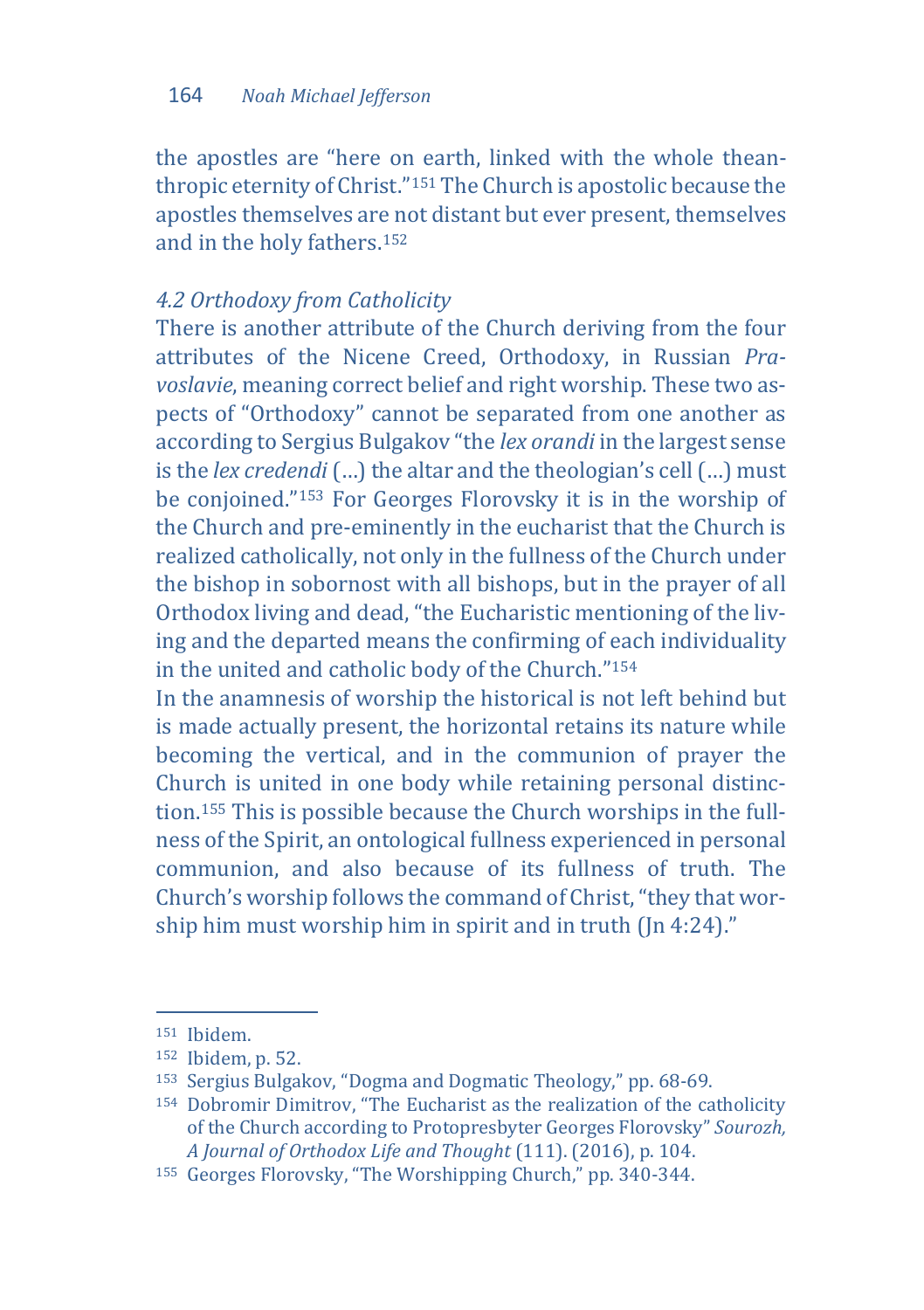The fullness of truth is manifest in worship in a mode different from that of dogmas and theologizing. It is manifest "in images and symbols, in religious poetry and religious art,"[156](#page-29-0) indeed in the prayers and actions of the worshippers, but the content of this truth is the same as that manifest in theology and dogma, "the two (…) coincide in so far as they express, each by its proper means, the same revealed reality."[157](#page-29-1)

The ontological reality must be expressed truthfully in the reason and praxis that derives from it, thus Florovsky explains in history matters of asceticism could only be resolved in dogmatic synthesis and matters of dogma in ascetic synthesis[.158](#page-29-2) To say that the Church is Orthodox thus requires a dual affirmation, that in it is preserved true worship and true doctrine, not in abstract nor merely in potential but in life, for the Church lives in worship. The liturgical and ascetic traditions of the Church are not merely dogmatic facts which theology must look to in explicating their content, rather these exist always in the catholic tradition which at every point in history does explicate their content truthfully. For the Church Orthodoxy can only be living and full, never static nor partial.

# *4.3 Catholicity as Trinitarian Unity in Multiplicity*

If we were to sum up the doctrine of catholicity, it would be that the Church is united in the image of the Trinity through union with the Trinity. Rather than a false dialectic between Christol-

<span id="page-29-0"></span>j <sup>156</sup> Georges Florovsky, "The Work of the Holy Spirit in Revelation" *The Christian East Journal* Vol. XIII No. 2 1932. https://www.fatheralexander.org/booklets/english/holy\_spirit\_revelation\_florovsky.htm.<br><sup>157</sup> Vladimir Lossky, "Tradition and Traditions," p. 167.

<span id="page-29-1"></span>

<span id="page-29-2"></span><sup>&</sup>lt;sup>158</sup> Georges Florovsky, The Collected Works of Georges Florovsky Vol. 10 (Belmont, MA: Nordland Publishing Company, 1974), http://www.holytrinitymission.org/books/english/fathers\_florovsky\_4.htm.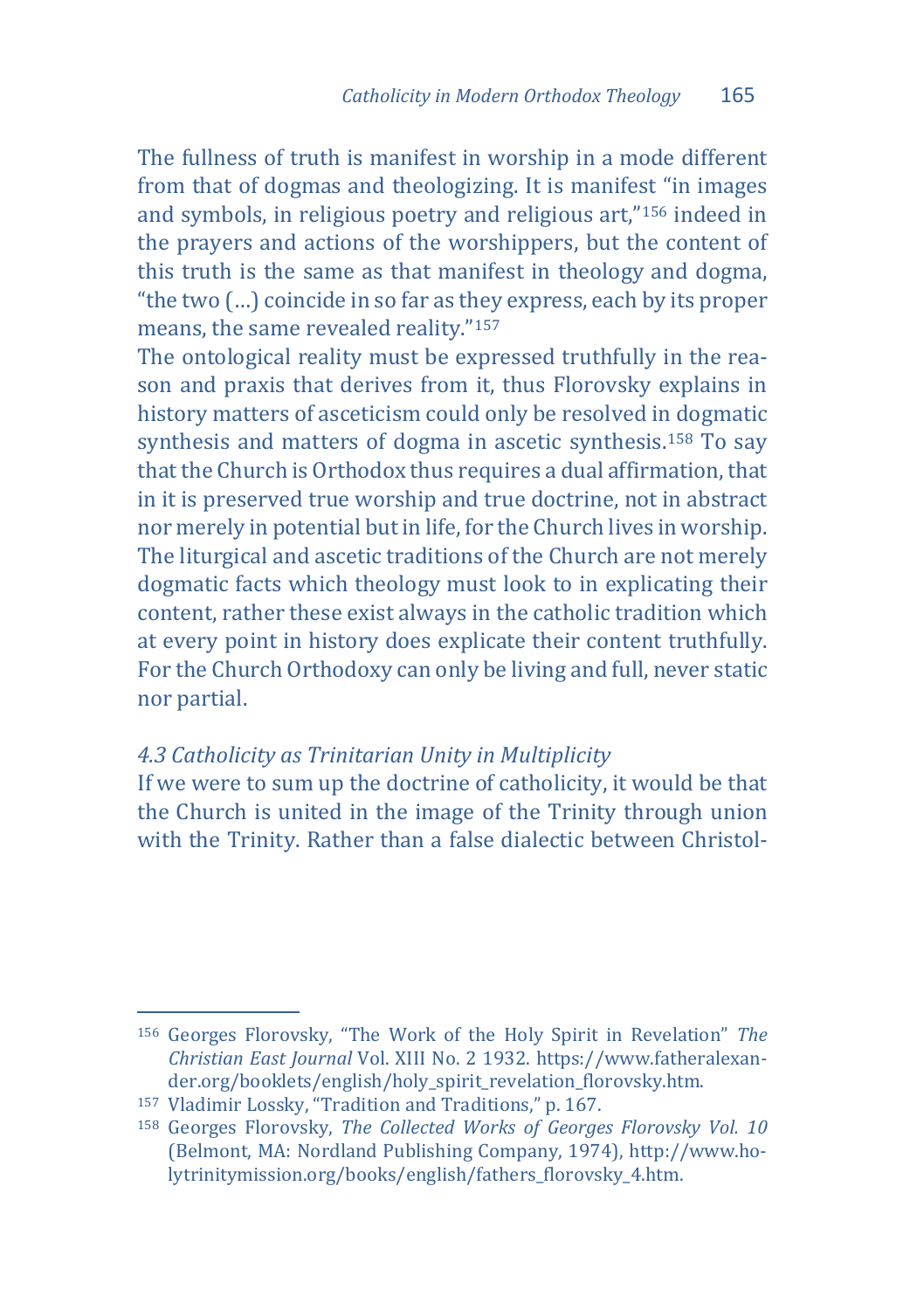ogy and Pneumatology we must hold that ecclesiology is a chapter of Triadology, as was believed by Dumitru Staniloae,[159](#page-30-0) uniting Son and Spirit, history and spirituality, hierarchy and charism, unity and multiplicity.

In the Trinity the Spirit's eternal procession is stamped with the character of the Son, in proceeding from the Father he manifests the love of the Father to rest in the Son and is energetically manifested by the Son as love to the Father, thus the diversity of unique persons is preserved in a unity in which no divine person can be separated from the fullness of the other.[160](#page-30-1) Thus in the divine economy and in the life of the Church the Triune persons all together grant their divine energetic grace, though in different modes reflecting the eternal relations of from the Father, through the Son and in the Spirit, "the Son and Spirit not only reveal one another, each of them from his own position, but they also reveal the Father."[161](#page-30-2) It is because of the fullness of the divine life, not re[stri](#page-30-4)cted as monad or dyad,[162](#page-30-3) nor overflowing into polytheism,163 that the Church is itself catholic and exists in sobornost.

This life of the Trinity is fullness of Truth, and Pavel Florensky put it well in stating "outside the Three, there is not one, there is no Subject of the Truth.["164](#page-30-5) By incorporation into the Trinitarian life the Church is raised up, its historical existence is permeated with the divine fullness of Truth at every point, as in the Incarnation Christ divinizes history, pneumatizes it and opens it to the

<span id="page-30-0"></span>j <sup>159</sup> Viorel Coman, "Dumitru Stăniloae on the Filioque: The Trinitarian Relationship between the Son and the Spirit and Its Relevance for the Ecclesiological Synthesis between Christology and Pneumatology" *Journal of* 

<span id="page-30-3"></span><span id="page-30-2"></span>

<span id="page-30-1"></span><sup>&</sup>lt;sup>160</sup> Viorel Coman, "Dumitru Stăniloae on the Filioque," pp. 569-570.<br><sup>161</sup> Ibidem, p. 574.<br><sup>162</sup> Vladimir Lossky, "The Procession of the Holy Spirit in Orthodox Doct-<br>rine," pp. 83-85.

<span id="page-30-4"></span><sup>163</sup> Dumitru Staniloae, "Trinitarian Relations and The Life of The Church,"p. 23. 164 Pavel Florensky, *The Pillar and Ground of the Truth*, p. 38.

<span id="page-30-5"></span>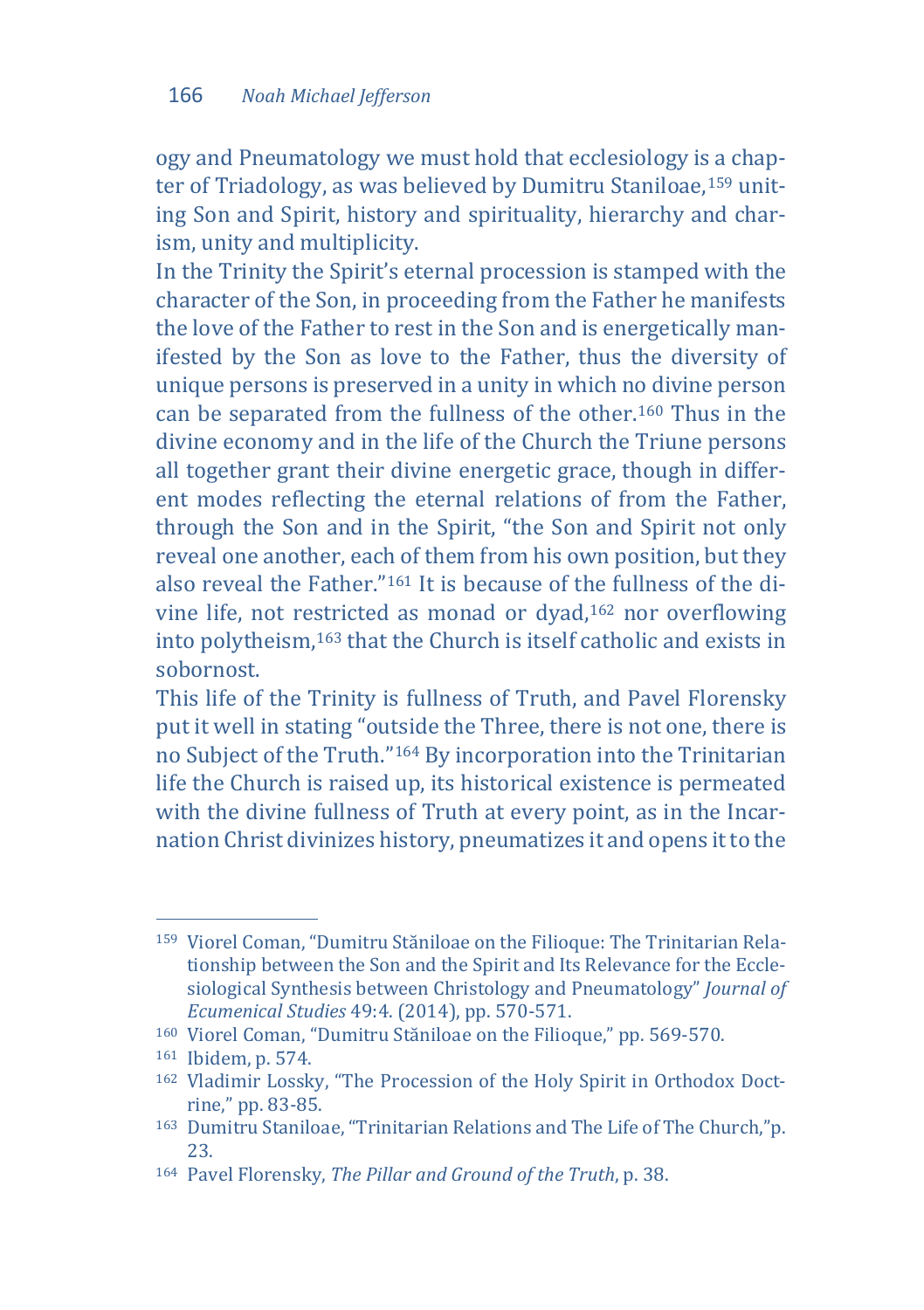suprahistorical.<sup>[165](#page-31-0)</sup> The Church thus participates in the Trinity and is its created image, "it is a unity in multiplicity, a living and differentiated unity (…) the created image of the majestic and holy Trinity."[166](#page-31-1) In this pneumatisation the historical becomes united with the vertical without losing its nature and the ineffable presence of God is available at every point through the Spirit, not becoming a retreat into agnosticism, but through the Spirit the Logos is experienced who grants knowledge beyond knowledge to know "what is beyond everything perceptible and intelligible."[167](#page-31-2) The Church enters into the life by which the Father knows the Son in the Spirit; ecclesiology becomes "a chapter of the doctrine of the Father" in the words of Viorel Coman.[168](#page-31-3) As a community of persons human and divine, this Trinitarian catholicity is something continually lived and worked for, and many do not accomplish this or fall away, but as in the Trinity there is no interval between Father, Son and Spirit so in the Church there is no point at which this fullness of truth is not manifest and preserved. This is the vision of catholicity in Orthodox theology.

# **5 Key Questions for the Future**

In the previous chapters we have discussed the history of the theology of catholicity in modern Orthodox theology, have elucidated the different modes of thought regarding catholicity, and in doing so have provided our own theological synthesis and definition of catholicity in the neopatristic paradigm. We have de-

j <sup>165</sup> Dumitru Staniloae, *The Experience of God Vol. 3* (Brooklyn: Holy Cross

<span id="page-31-2"></span><span id="page-31-1"></span>

<span id="page-31-0"></span>Orthodoxy Press, 2012), p. 133.<br>
166 Georges Florovsky, *The Body of the Living Christ*, p. 62.<br>
167 Dumitru Staniloae, *Orthodox Spirituality* (South Canaan, PA: St. Tikhon's<br>
0rthodox Theological Seminary Press, 2003), c

<span id="page-31-3"></span><sup>&</sup>lt;sup>168</sup> Viorel Coman, "Dumitru Stăniloae on the Filioque," p. 575.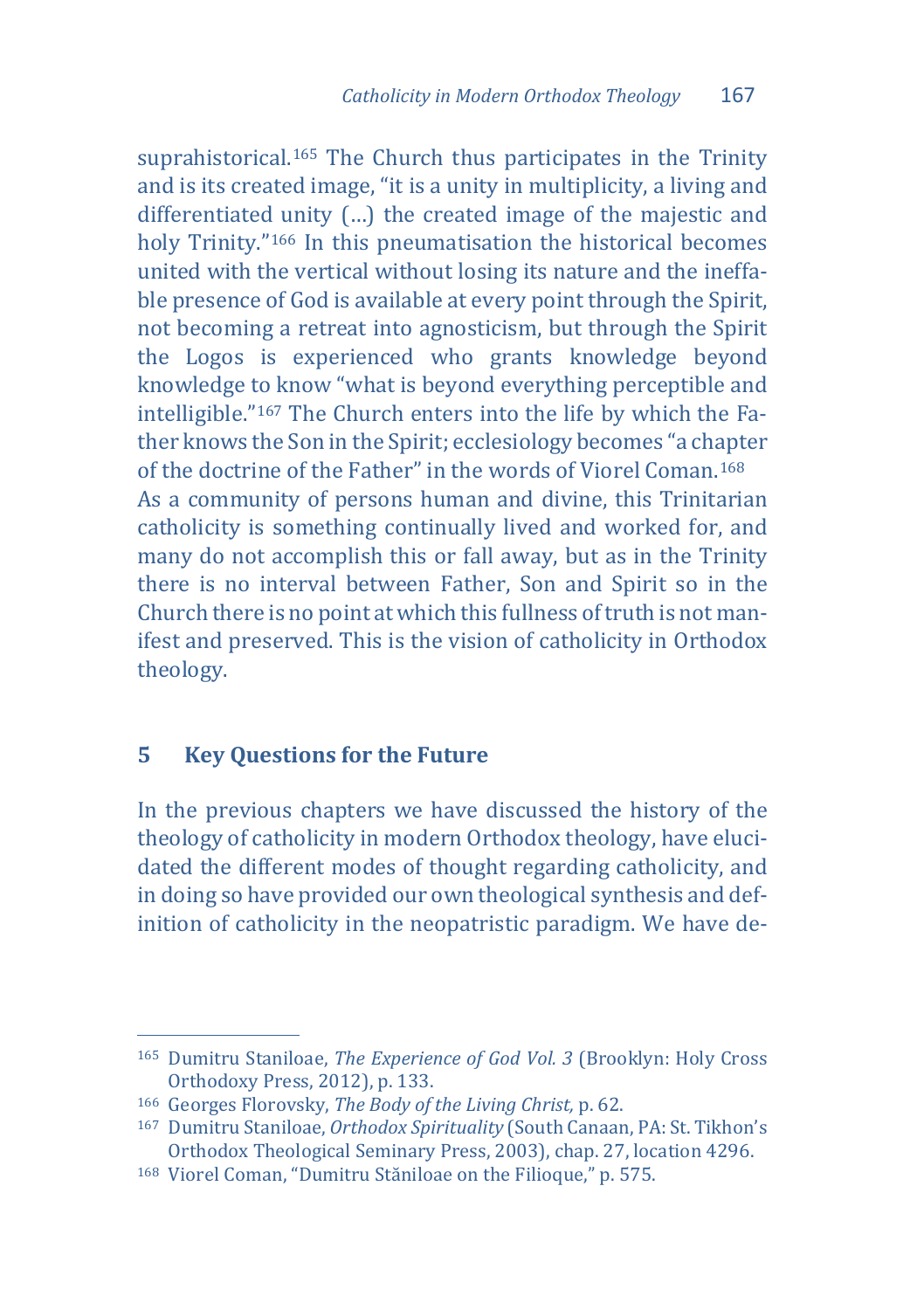fined catholicity as the unity in multiplicity of the Church in fullness of truth, in essence, potency and actuality of persons, imaging in history and being grounded in the communion of the Holy Trinity. The Church's catholicity is thus the absolute paradigm within which and from which fullness of truth is accessed and manifest, the criterion by which all knowledge and belief is judged and given true meaning within Tradition.

Catholicity is thus not only given but striven for, and in this theological striving there have been disagreements and discrepancies which must become key questions motivating Orthodox theological thought moving forward. Of utmost importance is the question of commitment to a synthesis between Christology and Pneumatology in a Trinitarian catholicity. This synthesis has been accomplished in the theology of Dumitru Staniloae and is evidenced in the work of theologians such as the late Boris Bobrinskoy who in his work *The Mystery of the Church* explains catholicity precisely in Palamite Trinitarian terms.[169](#page-32-0) However, this synthesis has not been widely received and there is deficiency in the popular ecclesiology of Met John Zizioulas both in regards to Triadology proper and its ecclesiological consequences, such as a false dialectic between history and eschatology, and pitting asceticism and even faith over against sacramentalism.[170](#page-32-1) The Trinitarian synthesis must be applied in all areas of the life of the Church and especially in the area of theology, specifically the ability and necessity for theology to speak catholically or dogmatically.

We have discussed how a Trinitarian catholicity is necessary for an understanding of tradition as fullness of truth in essence and actuality simultaneously at all historical points. It is this understanding of catholicity which is the precondition of all dogma and catholic expressions and preservation of the faith, and it is in this

<span id="page-32-0"></span>j <sup>169</sup> Boris Bobrinskoy, *The Mystery of the Church: A Course in Orthodox Dogmatic Theology* (Yonkers, NY: St. Vladimir's Seminary Press, 2012), pp.

<span id="page-32-1"></span><sup>&</sup>lt;sup>170</sup> Calinic Berger, "Does the Eucharist Make the Church?," pp. 49-51.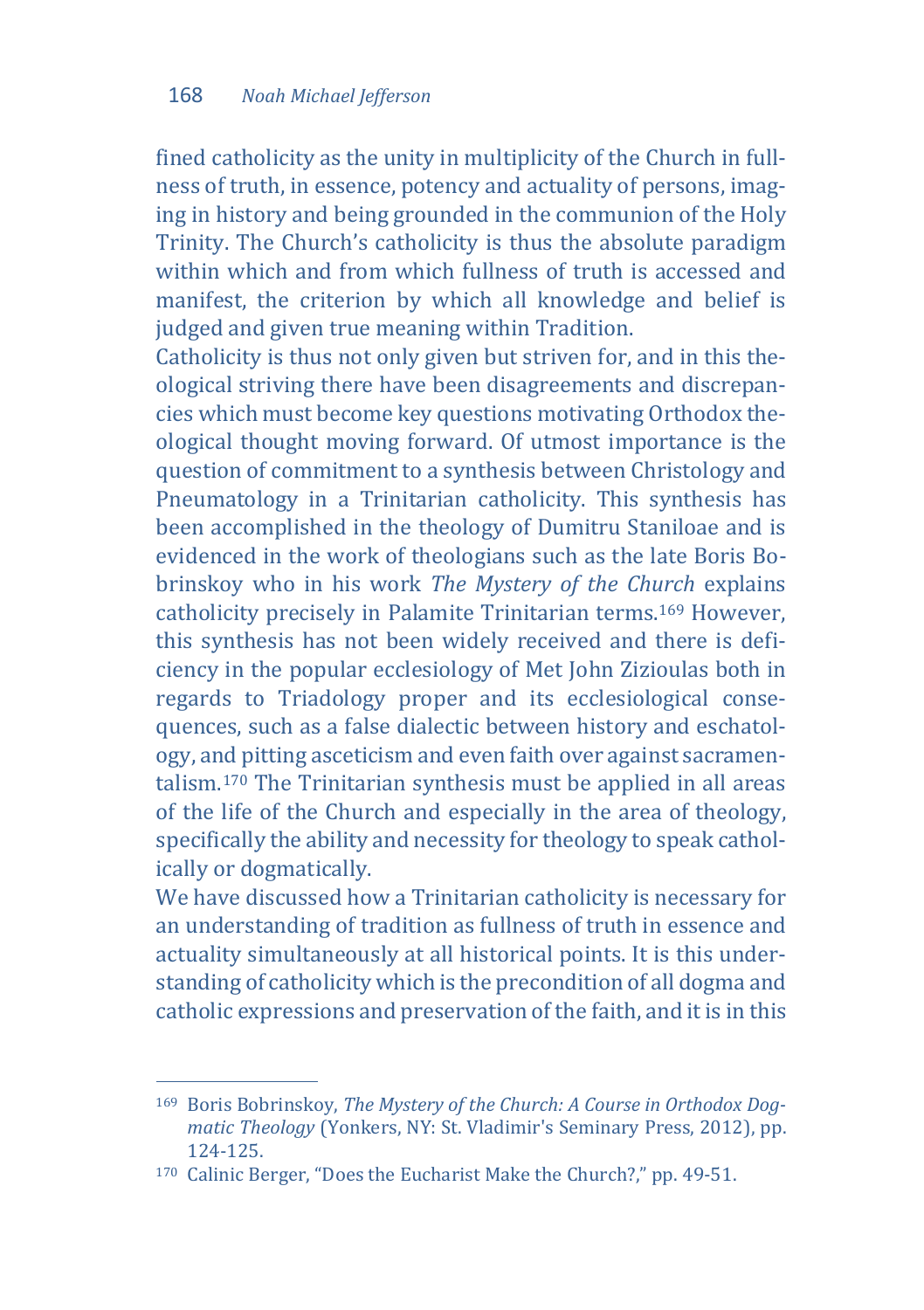catholic medium that "those who believe exist continually between the life of history and the supra-historical life."[171](#page-33-0)

Georges Florovsky and Vladimir Lossky differed on this point only in emphases, Florovsky responding to theologies of Russian and Western religious philosophers privileging the abstract and metaphysical over the historical and particular,[172](#page-33-1) Lossky responding to those using the grey areas of history to attack the unity of sacred tradition.[173](#page-33-2) A Trinitarian catholicity contains both of these perspectives and means theology must never become unbalanced towards the historical, categorized by Lossky as "seeking to establish by the methods of secular science a new canon of tradition,"[174](#page-33-3) nor towards the spiritual alone, but both must be held together inseparably.

But to accomplish the above requires that we be, to quote Georges Florovsky, "theologizing within the medium of sobornost."[175](#page-33-4) In short, in all our theologizing, historical or dogmatic, we must begin from within the paradigm of the Church's catholic Tradition. We must begin from the fullness of truth and move outward; to begin from that which is extrinsic or partial is to compromise catholicity for "only a 'catholic action' is permissible in the Holy Catholic Church."[176](#page-33-5) This does not imply a retreat from the world nor an acceptance of the world as equal, its trends axiomatically viewed in a favourable light to be addressed agreeably; rather from within the Church the fullness of truth is available to address every age, to find the true or false in every

<span id="page-33-0"></span>j <sup>171</sup> Dumitru Staniloae, "Revelation Through Acts, Words and Images," p. 128.<br>172 Georges Florovsky, "Theological Will'," pp. 243-244.

<span id="page-33-2"></span><span id="page-33-1"></span><sup>&</sup>lt;sup>173</sup> Vladimir Lossky, "The Procession of the Holy Spirit in Orthodox Doct-<br>rine," pp. 72-73.

<span id="page-33-4"></span>

<span id="page-33-3"></span><sup>&</sup>lt;sup>174</sup> Ibidem, p. 72. 175 Georges Florovsky, "Breaks and Links," p. 167.

<span id="page-33-5"></span><sup>176</sup> Georges Florovsky, "Confessional Loyalty in the Ecumenical Movement," p. 288.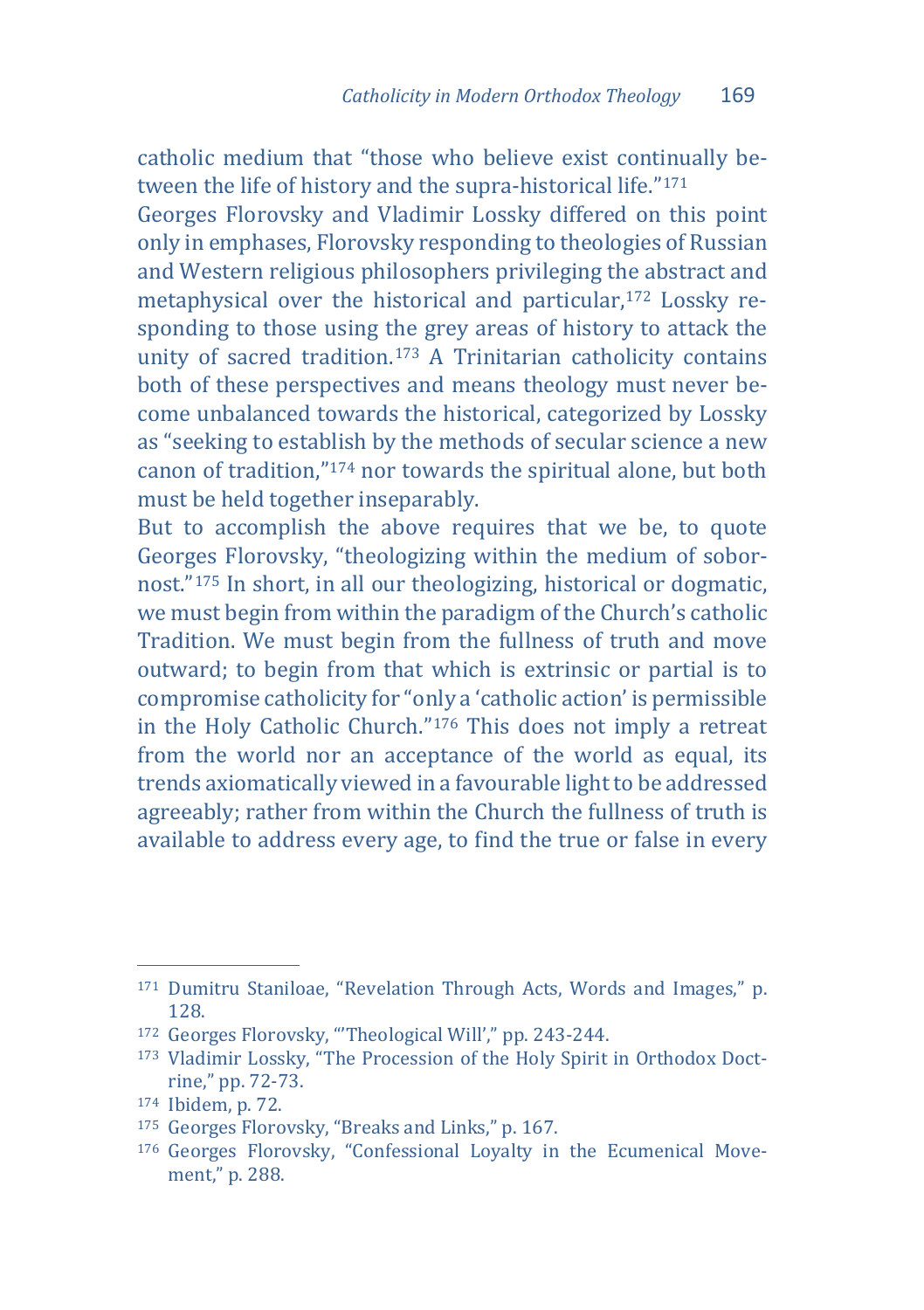context, and we do so in communion with the catholic community of all ages.[177](#page-34-0)

In the fullest meaning of the words of the Synodikon of Orthodoxy, proclaimed in sobornost by all the Church annually, the goal of our theology must be to say "this is the Faith of the apostles, this is the Faith of the fathers, this is the Faith of the Orthodox, this Faith hath established the whole world,"[178](#page-34-1) or in the words of the father of neopatristic theology, "the fathers are not dead. I am still alive!"[179](#page-34-2)

# **Bibliography**

### **Primary Sources**

Bulgakov, Fr Sergius. *The Bride of the Lamb*. Translated by Boris Jakim. Grand Rapids, MI: William B. Eerdmans Publishing Company, 2002.

———, *The Comforter*. Translated by Boris Jakim. Grand Rapids, MI: William B. Eerdmans Publishing Company, 2004.

———, *The Lamb of God*. Translated by Boris Jakim. Grand Rapids, MI: William B. Eerdmans Publishing Company, 2008

———, *The Orthodox Church*. Revised Translation by Lydia Kesich. Crestwood, NY: St Vladimir's Seminary Press, 1988.

———, "Dogma and Dogmatic Theology" From *Tradition Alive: On the Church and the Christian Life in Our Time/Readings from the Eastern Church*. Edited by Michael Plekon. Lanham, MD: A Sheed & Ward Book, Rowman & Littlefield Publishers, inc., 2003.

<span id="page-34-0"></span>j <sup>177</sup> Vladimir Lossky, *Dogmatic Theology: Creation, God's image in Man, & the Redeeming Work of the Trinity* (Yonkers, NY: St. Vladimir's Seminary

<span id="page-34-1"></span><sup>&</sup>lt;sup>178</sup> Alan Brown, "The Synodikon of Orthodoxy (1583)" Максимологија, Accessed June 2, 2021. https://maksimologija.org/the-synodikon-of-orthodoxy-1583/.

<span id="page-34-2"></span><sup>179</sup> Georges Florovsky, *Georges Florovsky and the Russian Religious Renaissance*, p. 232.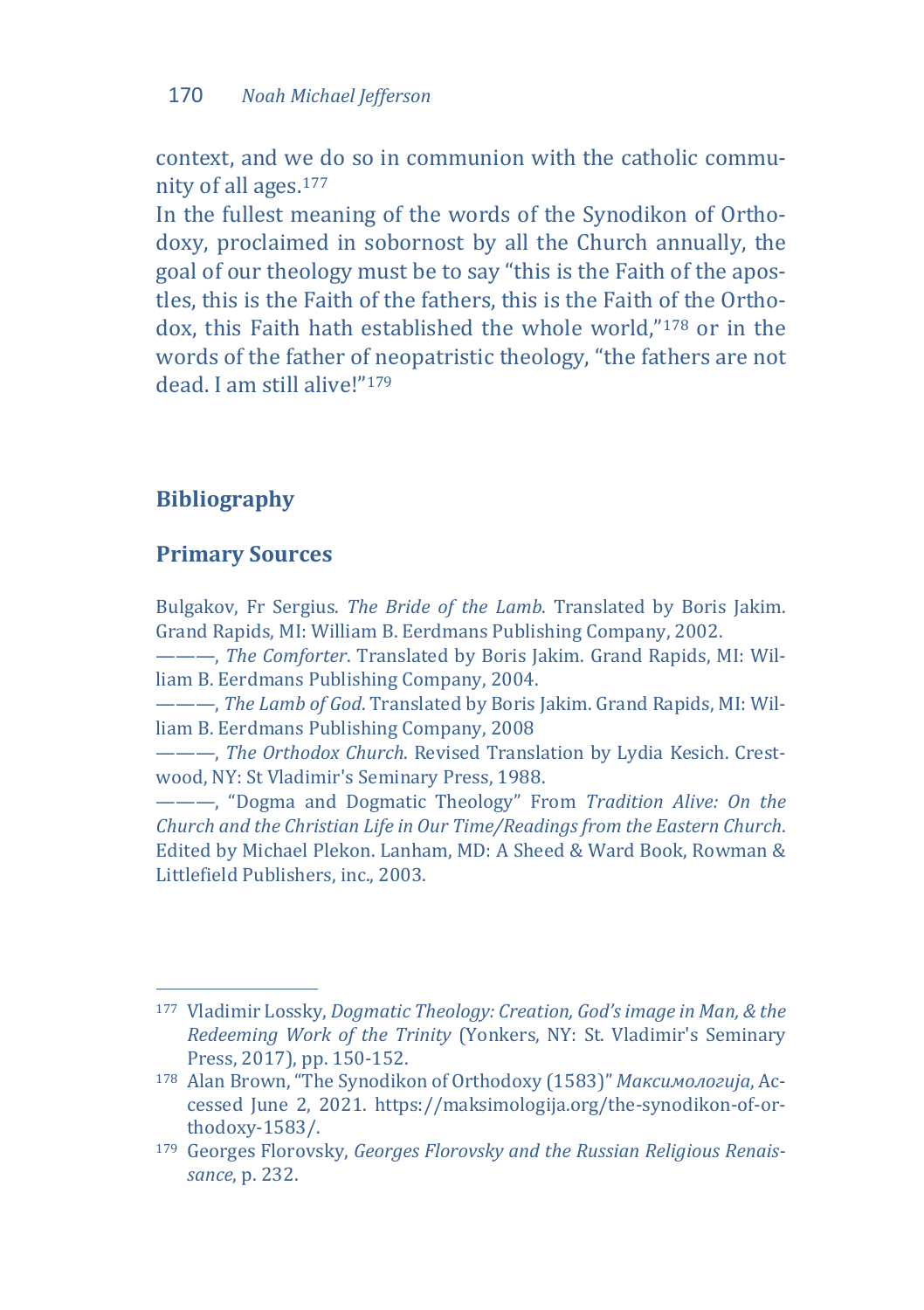———, "The Problem of the Church in Modern Russian Theology" From *Theology* 1931 / 07 Vol. 23; Iss. 133. London: SPCK (Society for Promoting Christian Knowledge) Publishing, 1931.

https://booksc.org/book/54806940/241f0.

Florovsky, Fr Georges. *The Body of the Living Christ: An Orthodox Interpretation of the Church.* Translated by Robert M. Arida. Boston, MA: The Wheel Library, 2018. https://www.wheeljournal.com/wheel-library/the-bodyof-the-living-christ.

———, *The Collected Works of Georges Florovsky Vols. 1-14*. Belmont, MA: Nordland Publishing Company, 1974.

———, "The Work of the Holy Spirit in Revelation" From *The Christian East Journal* Vol. XIII No. 2 1932. https://www.fatheralexander.org/booklets/english/holy\_spirit\_revelation\_florovsky.htm.

———, *The Patristic Witness of Georges Florovsky: Essential Theological Writings*. Edited by Brandon Gallaher and Paul Ladouceur. London: T&T Clark, 2019.

Florensky, Pavel. *The Pillar and Ground of the Truth: An Essay in Orthodox Theodicy in Twelve Letters*. Translated by Boris Jakim. Princeton, NJ: Princeton University Press, 1997.

Khomiakov, Aleksei & Ivan Kireevsky. *On Spiritual Unity: A Slavophile Reader*. Translated by Boris Jakim & Robert Bird. Hudson, NY. Lindisfarne Books, 1998.

Lossky, Vladimir. *The Mystical Theology of the Eastern Church*. Crestwood, NY: St. Vladimir's Seminary Press, 1997.

———, *In the Image and Likeness of God*. Crestwood, NY: St. Vladimir's Seminary Press, 1974.

———, *Dogmatic Theology: Creation, God's image in Man, & the Redeeming Work of the Trinity.* Yonkers, NY: St. Vladimir's Seminary Press, 2017.

Popovich, St Justin. *Dogmatics of the Orthodox Church Volume IV*. https://azbyka.ru/otechnik/Iustin\_Popovich/sobranie-tvorenij-tom4/1\_2. Accessed August 16 2021.

———, *Orthodox Faith & Life in Christ*. Translated by Asterios Gerostergios. Belmont, MA: Institute for Byzantine and Modern Greek Studies, 2005.

———, *The Orthodox Church and Ecumenism*. Translated by Benjamin Emmanuel Stanley. Birmingham, AL: Lazarica Press, 2000.

Soloviev, Vladimir. *Lectures on Godmanhood*. London: Dennis Dobson, 1948. Staniloae, Fr Dumitru. *The Experience of God Vol. 1-6*. Brooklyn, NY: Holy Cross Orthodoxy Press, 2012.

———, *Orthodox Spirituality*. South Canaan, PA: St. Tikhon's Orthodox Theological Seminary Press, 2003. Kindle.

———, *Theology and the Church*. Crestwood, NY: St Vladimir's Seminary Press, 1980.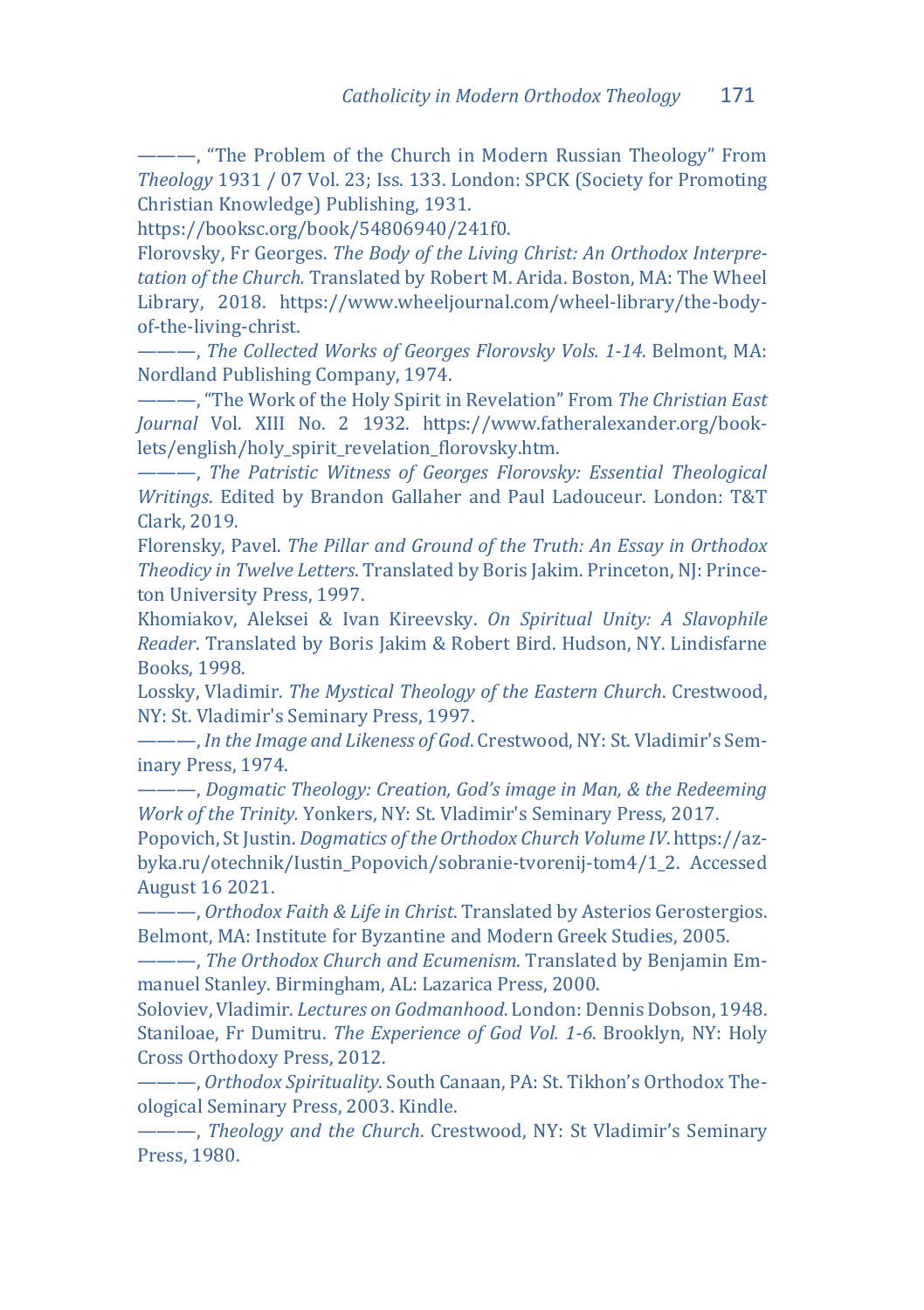———, "The Theological Foundations of Hierarchy and Synodality" *Orthodox Synaxis*, 1970. https://orthodoxsynaxis.org/2020/02/03/dumitrustaniloae-the-theological-foundations-of-hierarchy-and-synodality/. St. Athanasius Academy of Orthodox Theology. *The Orthodox Study Bible*. Nashville: Thomas Nelson, 2008.

### **Secondary Sources**

Attard Ocarm, Glen. "The Holy Spirit as Protagonist in the Spiritual Life: An Appraisal of the Pneumatology of Pavel A. Florenskij (1882-1937)" *The Comforter*. Rivista Enċiklopedika ta' Spiritwalità, 2013.

Baker, Matthew. "«'Theology Reasons' – in History: Neo-Patristic Synthesis and the Renewal of Theological Rationality»" *Θεολογία,* 81: 4. 2010.

———, "The Eternal 'Spirit of the Son': Barth, Florovsky and Torrance on the Filioque" *International Journal of Systematic Theology,* Vol 12, Issue 4. 2010.

Berger, Calinic. "Florovsky's 'Mind of the Fathers' and the Neo-Patristic Synthesis of Dumitru Staniloae" *Journal of Eastern Christian Studies* 69: 1-4. 2017.

———, "Does the Eucharist Make the Church? An Ecclesiological Comparison of Stăniloae and Zizioulas" *St. Vladimir's Theological Quarterly* 51:1. St. Vladimir's Seminary Press, 2007.

Bordeianu, Radu. "Staniloae: Natural, Universal, and Ordained Priesthood" *Pro-Ecclesia* Vol. XIX No. 4. accessed 2021.

Bobrinskoy, Boris. *The Mystery of the Church: A Course in Orthodox Dogmatic Theology*. Yonkers, NY: St. Vladimir's Seminary Press, 2012.

Brown, Alan. "The Synodikon of Orthodoxy (1583)" *Максимологија*, Accessed June 2, 2021. https://maksimologija.org/the-synodikon-of-orthodoxy-1583/.

Camilleri, Charlo. "Pavel Aleksadrovič Florenskij's Method of Discerning Spiritual Truth" *Acta theol*. vol.33. scielo.org.za, 2013.

Coman, Viorel. "Dumitru Stăniloae on the Filioque: The Trinitarian Relationship between the Son and the Spirit and Its Relevance for the Ecclesiological Synthesis between Christology and Pneumatology" *Journal of Ecumenical Studies* 49:4. 2014.

———, "Unity and Diversity in the Church: Vladimir Lossky's Reflection on the Role of Christ and the Spirit in the Church, and Its Critical Reception in Dumitru Staniloae's Theology" *Catholicity under Pressure: The Ambiguous Relationship Between Diversity and Unity*. 2016.

Dimitrov, Fr Dr Dobromir. "The Eucharist as the realization of the catholicity of the Church according to Protopresbyter Georges Florovsky" *Sourozh, A Journal of Orthodox Life and Thought* (111). 2016.